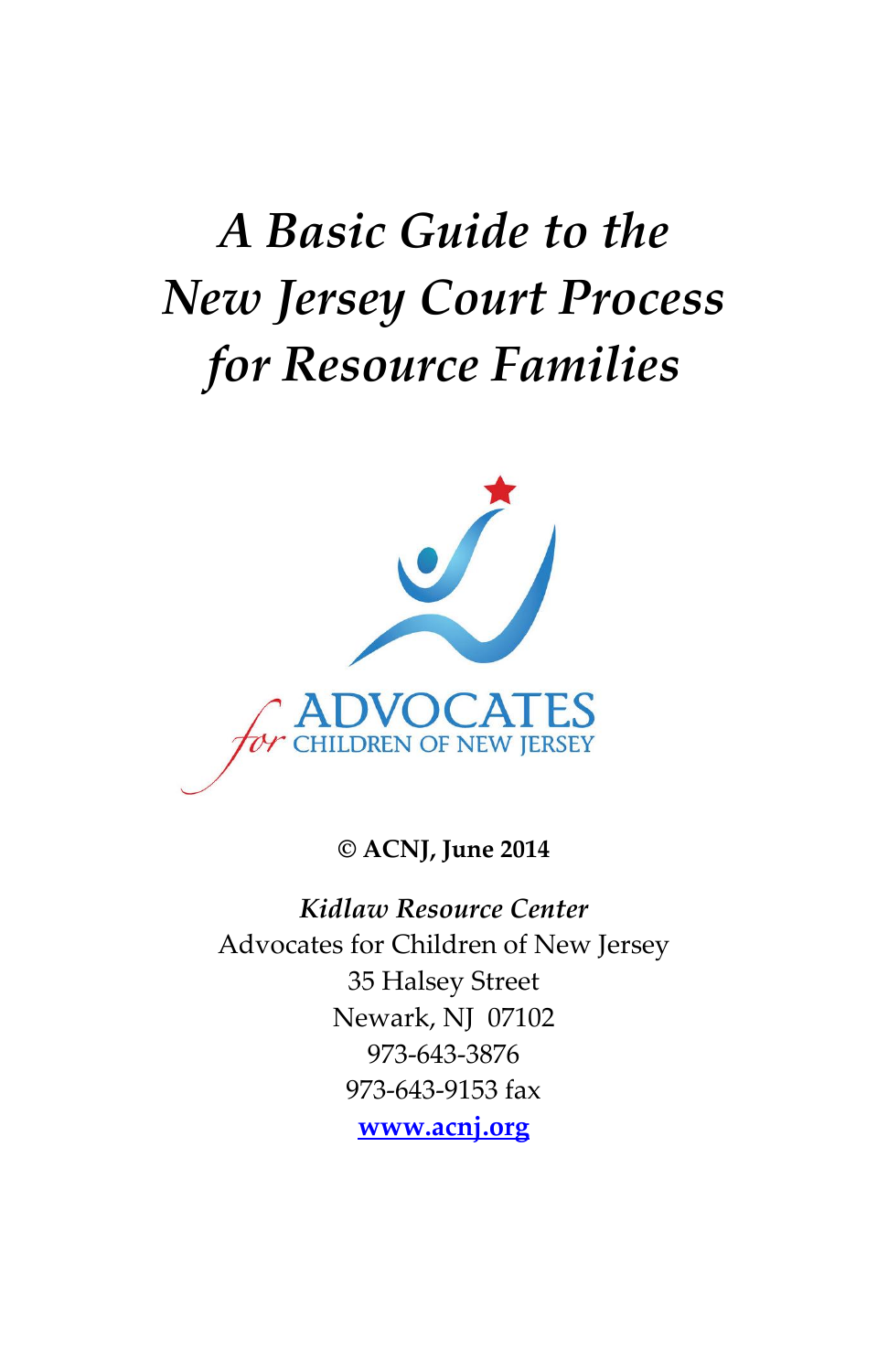**Please Note:** This guide is intended as a reference guide for foster parents (resource parents)providing foster care for children placed in their home by the New Jersey Division of Child Protection and Permanency (DCP&P), formerly the Division of Youth and Family Services or DYFS. It is not intended to offer legal advice or legal guidance. For more information or if you have questions not answered in this guide, contact Mary Coogan via email [mcoogan@acnj.org.](mailto:mcoogan@acnj.org)) or at (973) 643-3876.

The **Kidlaw Resource Center** is a program at ACNJ which offers information, assistance, training and legal publications about the rights of children and legal processes affecting New Jersey's children. The center provides free fact sheets, guides and other information. Staff is available to provide presentations and training on children's legal rights to community groups and professionals. Visit [www.acnj.org](http://www.acnj.org/) for more information.

#### **Published by Advocates for Children of New Jersey**

35 Halsey Street Newark, New Jersey 07102 [www.acnj.org](http://www.acnj.org/)

Cecilia Zalkind Mary Coogan Executive Director Assistant Director

Richard Trenk President, ACNJ Board of Trustees

Find us on Facebook at [www.facebook.com/acnjforkids](http://www.facebook.com/acnjforkids)

*Copyright © 2014 by Advocates for Children of New Jersey All rights reserved.*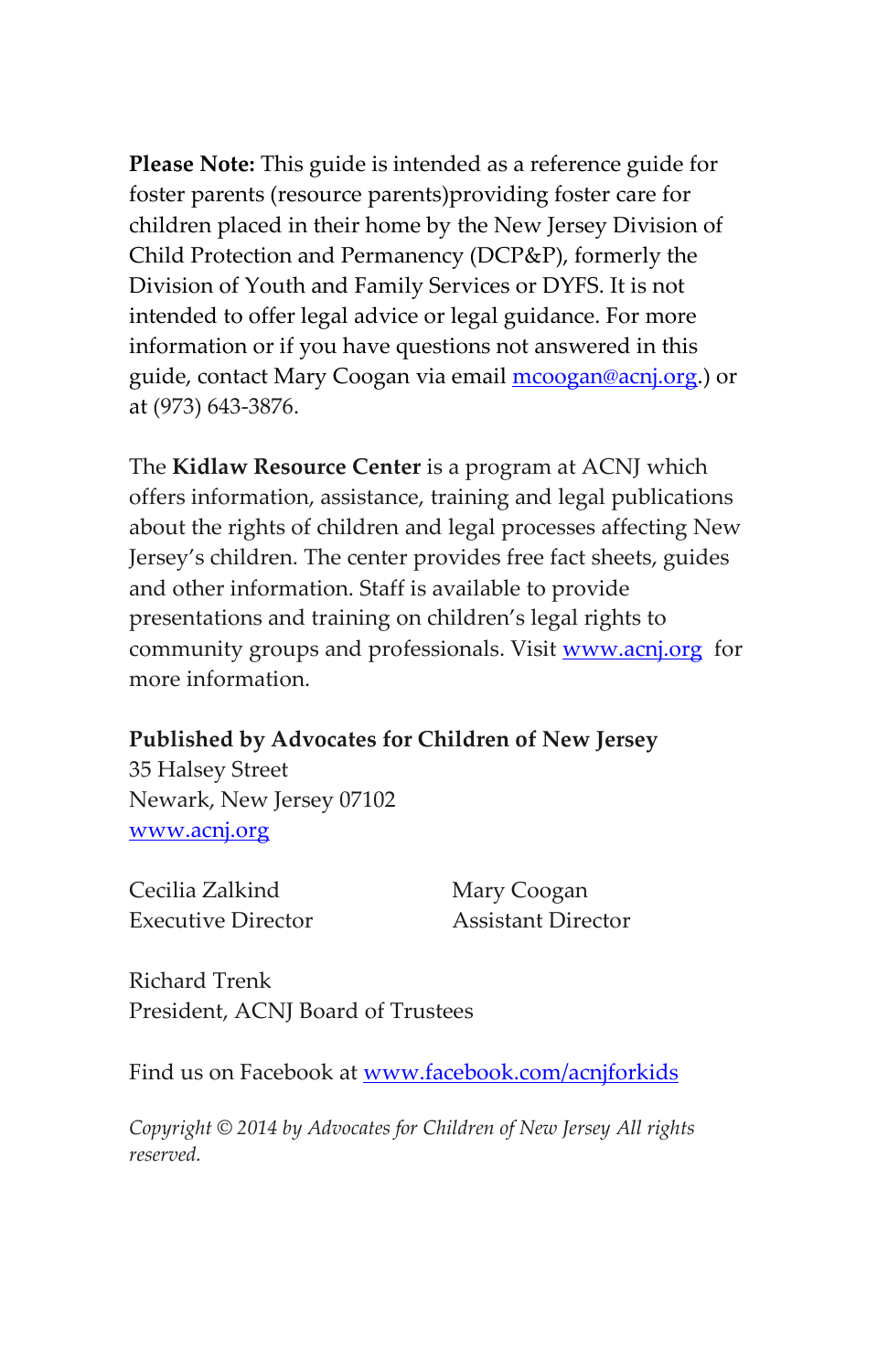# **Table of Contents**

| Court Process for Child Abuse &                 |  |
|-------------------------------------------------|--|
|                                                 |  |
| Child Placement Review Process13                |  |
| <b>Family Team Meetings</b>                     |  |
| Child Welfare Mediation 14                      |  |
| <b>Termination of Parental Rights Process16</b> |  |
| Achieving Permanency for the Child  21          |  |
| Addressing the Child's Needs  30                |  |
| Who Can You Turn To For Help? 37                |  |
|                                                 |  |
|                                                 |  |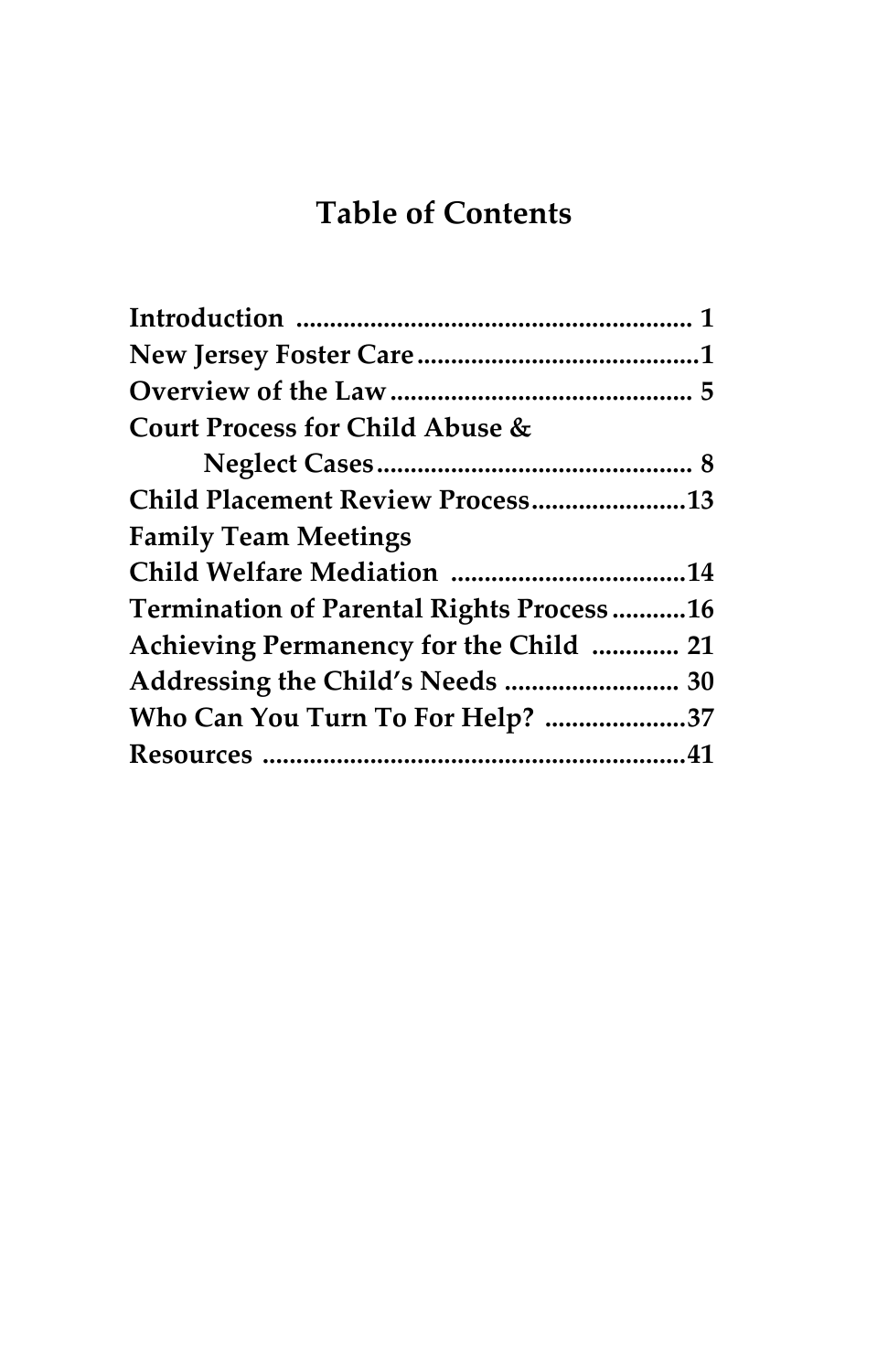# **Introduction**

The Division of Child Protection and Permanency (DCP&P or the Division), formerly the Division of Youth and Family Services or DYFS has placed a child in your home. DCP&P has trained and approved or **licensed** you as a **resource family** and provides you with a monthly board payment, Medicaid for the child, a clothing allowance and, if needed, child care.

You are also involved in a court process through which a judge is making decisions regarding the care and custody of the foster child in your home. This guide is intended to help you understand the laws that govern this court process, your role in that process and how you can advocate for the foster child in your home. Please understand that this is just an overview. Each factual situation may bring different results.

# **New Jersey Foster Care**

All living arrangements involving a child being placed outside his/her home are generally referred to as **foster care**. These can include the homes of relatives, nonrelated foster parents or group homes. New Jersey calls relatives who provide foster care and non-related foster parents, as well as individuals interested in adopting children in foster care, **resource families**.

Trained and licensed by the state, you, as a resource family, are obligated to provide support and stability to the child until he/she can return home, is placed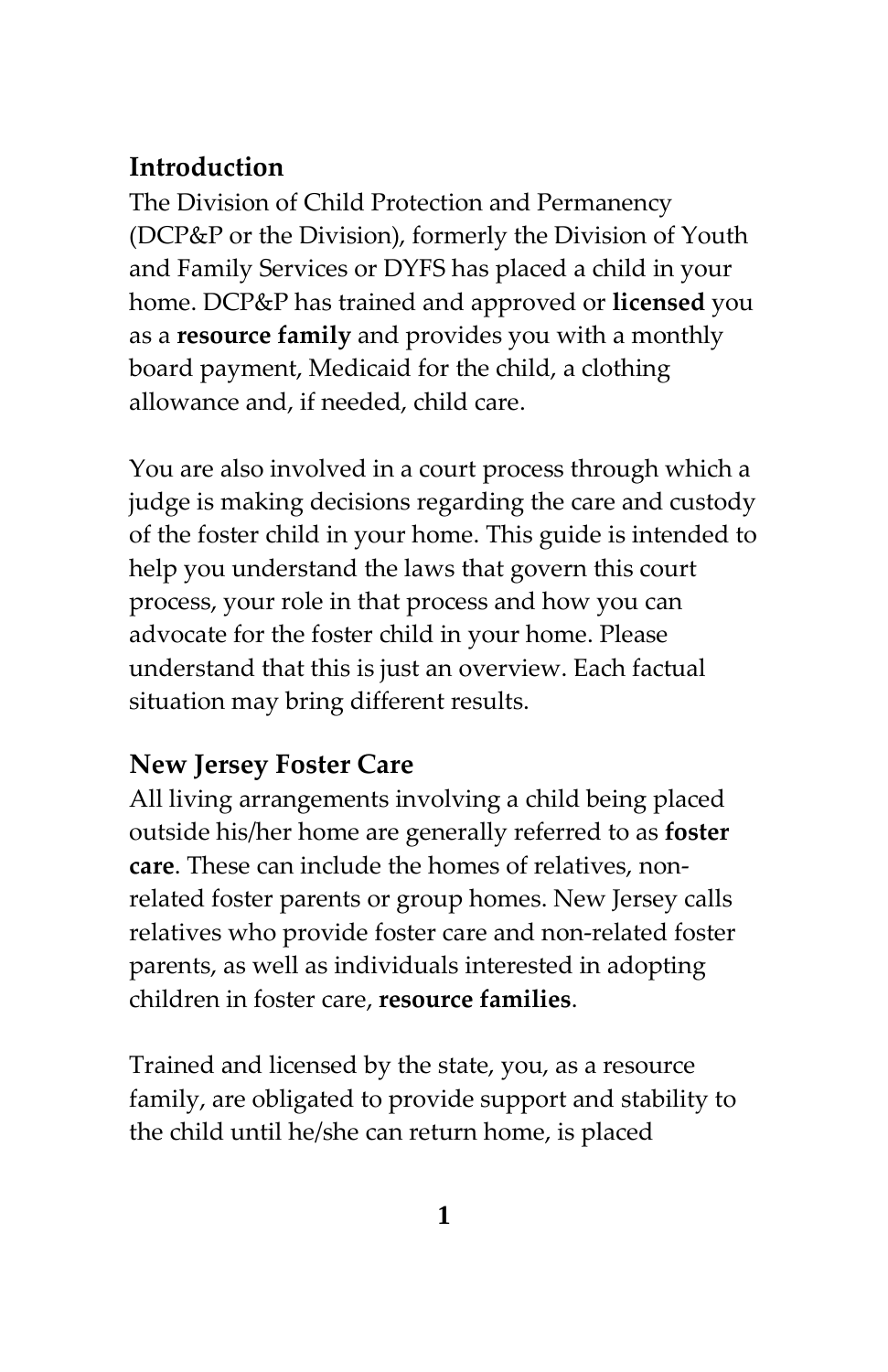permanently with a relative, is adopted or becomes an independent adult.

The Division pays you a monthly **board payment** to help you support the child, and provides training and supportive services to you and the child. You, in turn, are required to meet licensing regulations and to follow DCP&P's policy and plan, and any court orders issued by the judge for the child. This includes working with DCP&P to try to return the child home, as long as reunification remains the goal.

Once a child is placed with your family, a **resource family support worker (RFSW)** will be assigned from the local DCP&P office to identify your family's ongoing needs and facilitate the referral and provision of services. The RFSW will assist the DCP&P worker assigned to your child's case with ongoing monitoring and safety assessments.

The DCP&P caseworker assigned to the child's case, called a **case manager**, may ask you to help meet the identified needs of the child in your home. This includes transporting the child to visits with parents and other family members, taking the child to counseling or addressing the child's special needs at school. Some foster homes are specialized. These resource families take on more responsibilities and make more adjustments in their home to accommodate the child's special medical and/or emotional needs. They are also paid a higher monthly board rate.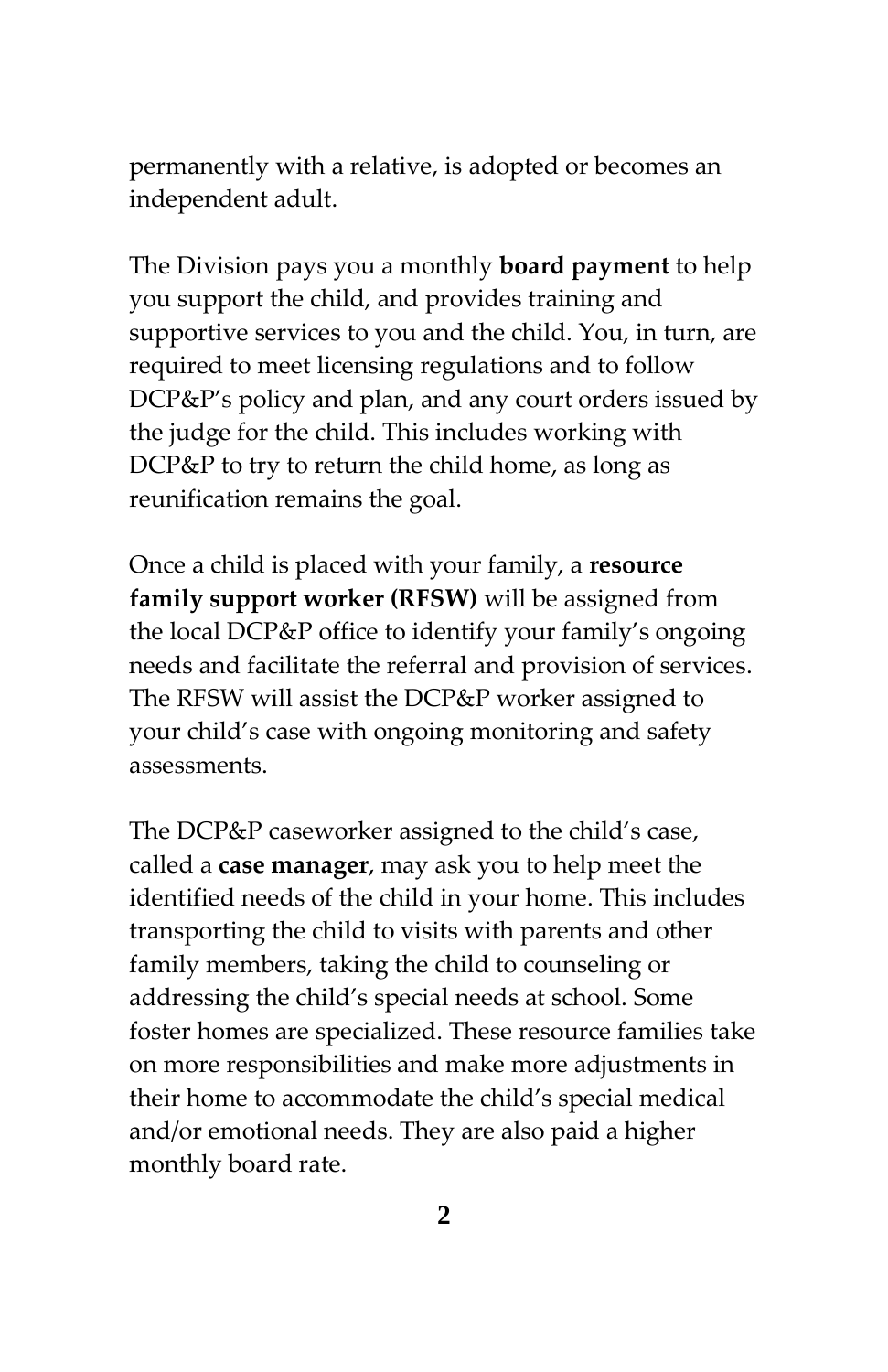**How did the child come to be placed in your home?** DCP&P is part of the Department of Children and Families (DCF). DCP&P is the state agency mandated to investigate all allegations of abuse and neglect of children in New Jersey, determine whether the abuse and/or neglect occurred and take the action necessary to ensure the health and safety of a child and permanent home for the child.

If abuse or neglect occurred, the law requires that DCP&P initially offer appropriate services, such as counseling, to stabilize the family, and keep the child at home. If DCP&P cannot be certain that a child is not at risk of further harm at home, DCP&P may ask the court to authorize the removal of the child from the home and placement of the child into foster care.

In those cases, the attorney who represents DCP&P, a **deputy attorney general (DAG)**, will file a complaint in family court, asking the judge to give DCP&P legal and physical custody of the child. The parents are to be notified of this request and of their right to appear in court to oppose the removal.

The judge will look at the information presented both from DCP&P and the parents and then decide if the child should be placed into foster care. The judge's decision is based on a **preponderance of the evidence**, which means that the judge will grant DCP&P' request to remove the child if there is enough evidence to make it more likely than not that abuse or neglect occurred. The parents can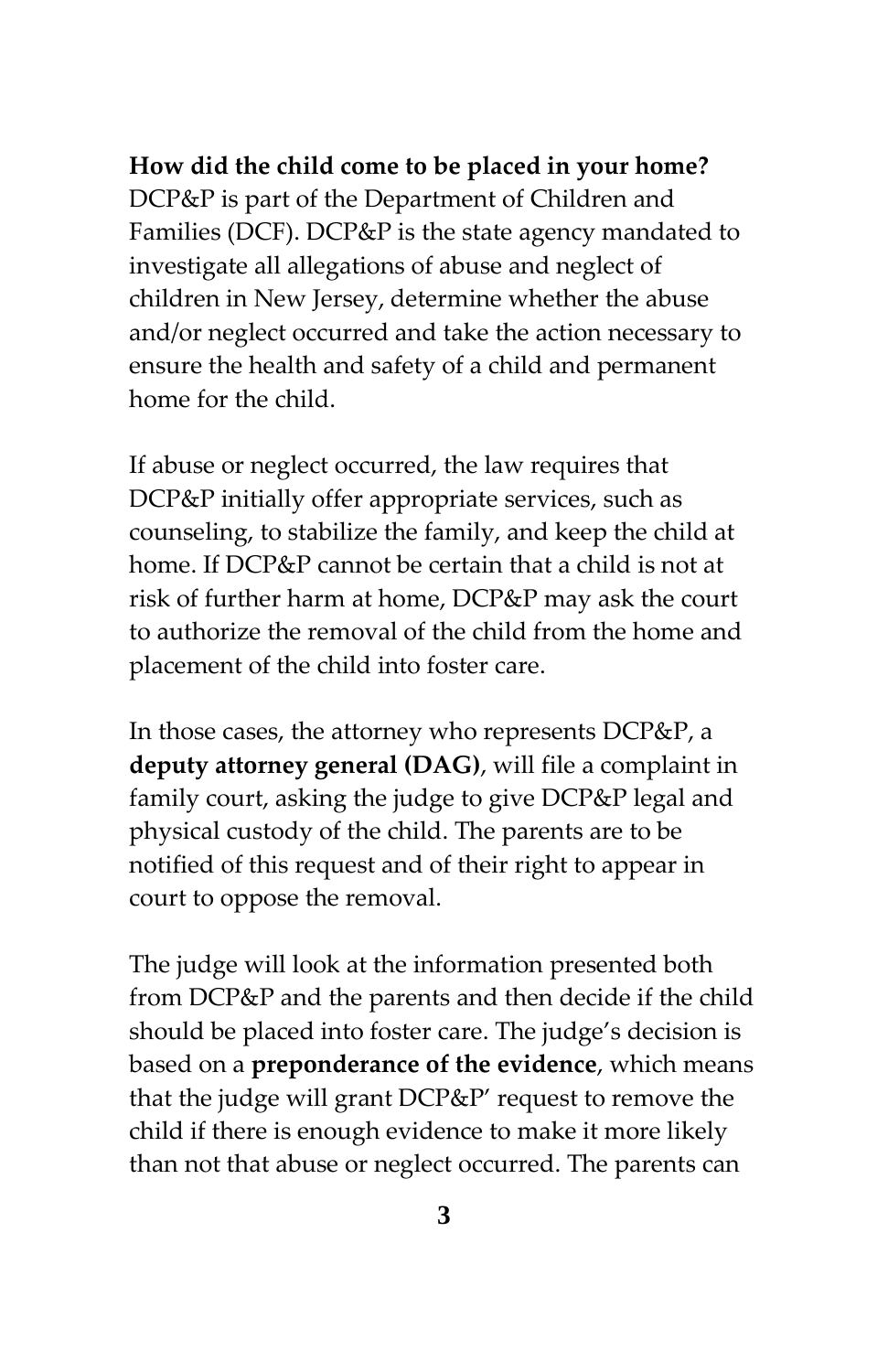provide information to oppose the placement at this initial hearing, as well as at later hearings. The judge's decision will be reflected in a written **court order**.

If the parents cannot afford an attorney, they can request an attorney through the **Office of Parental Representation (OPR)** in the Office of the Public Defender. Some parents are also represented by attorneys who work for a legal services office.

All children in court-ordered foster care are entitled to legal representation and are assigned an attorney called a **law guardian**. As the child's attorney, the law guardian should represent the child's wishes and legal interests in the court proceeding. The law guardian and/or the **law guardian investigator** should have regular contact with the child in your home. The law guardian should inform the judge of any concerns regarding the child's health and well-being, so it important that you keep the law guardian updated.

These attorneys and investigators work for the Law Guardian Program in the Office of the Public Defender. To learn more about the role of the law guardian and to find the telephone numbers and addresses for Law Guardian Program offices, visit the Law Guardian Program's website

[http://www.state.nj.us/defender/div\\_lawguardian.shtml](http://www.state.nj.us/defender/div_lawguardian.shtml) You can contact ACNJ if you have any problems finding out who the law guardian is or contacting that law guardian.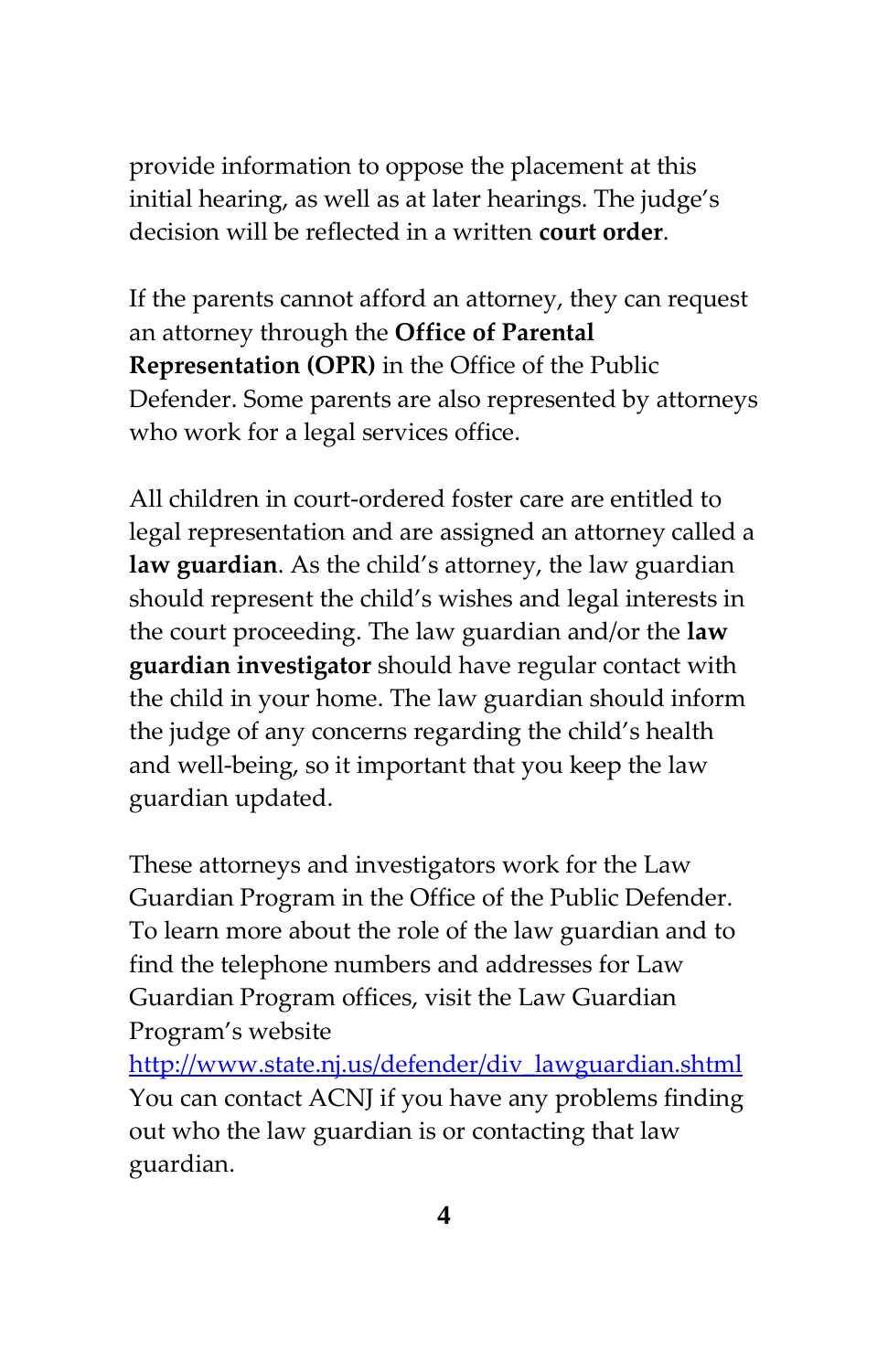# **Overview of the Law**

When a child comes into foster care because of abuse and/or neglect, the court case will generally proceed under **Title 9** of New Jersey law. There are also regulations and court rules that apply to these cases.

The laws governing these cases are based upon the concept of **permanency***,* the belief that children grow up best in stable families and that every child needs nurturing from a consistent parent person who is committed to his/her care and well-being.

The parent-child relationship is critical to the child's healthy development. How the child grows, emotionally and physically, is influenced by the parent-child bond. The quality of that bond can profoundly affect the relationships children have with all other people in their lives.

Over the years, the law has defined permanency. There are three aspects to **legal permanency** that DCP&P must follow in these cases – family preservation, family reunification and alternative permanent placement

**Family preservation** requires that DCP&P attempt to keep the family together by offering services to strengthen the family. When the provision of services cannot ensure the child's safety, DCP&P must remove the child.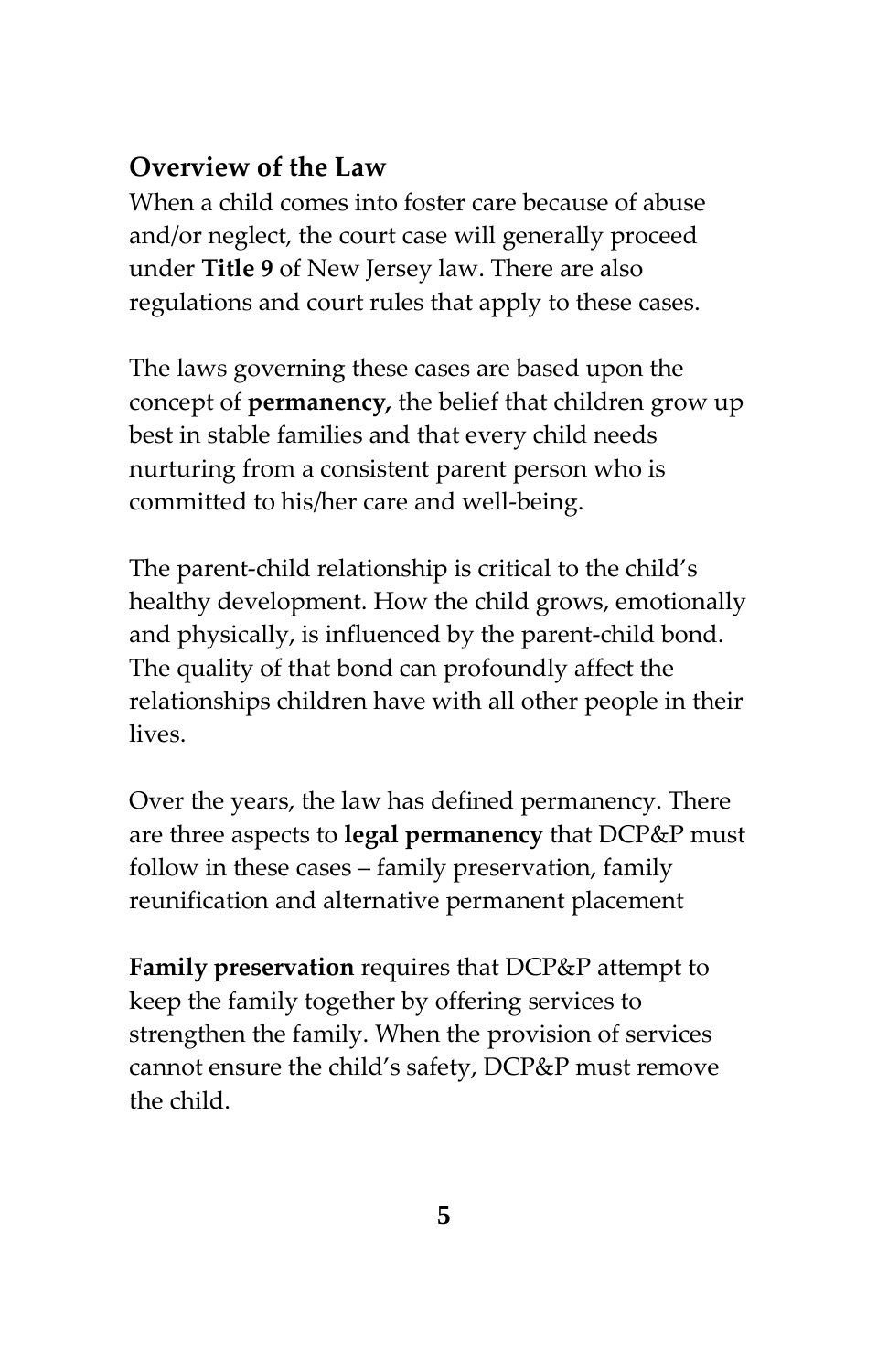The child is then placed with a resource family such as yours. In the majority of cases, DCP&P has a legal obligation to offer services and work with the family towards **family reunification**. During this time, the legal responsibility for the child is shared between DCP&P, the resource parent who has day-to-day responsibility for the child and the birth parents who still retain parental rights and want their child returned to them. No one is solely responsible for the child. This is why foster care should be temporary.

If the child cannot be safely returned to the family unit within a reasonable period of time, DCP&P must find an **alternative permanent placement** for the child, preferably through adoption. For this reason, DCP&P now licenses all non-related foster parents, relative caregivers and families interested in adoption as resource families so the same family providing temporary care can commit to adopt the child, if adoption becomes the permanent plan for the child.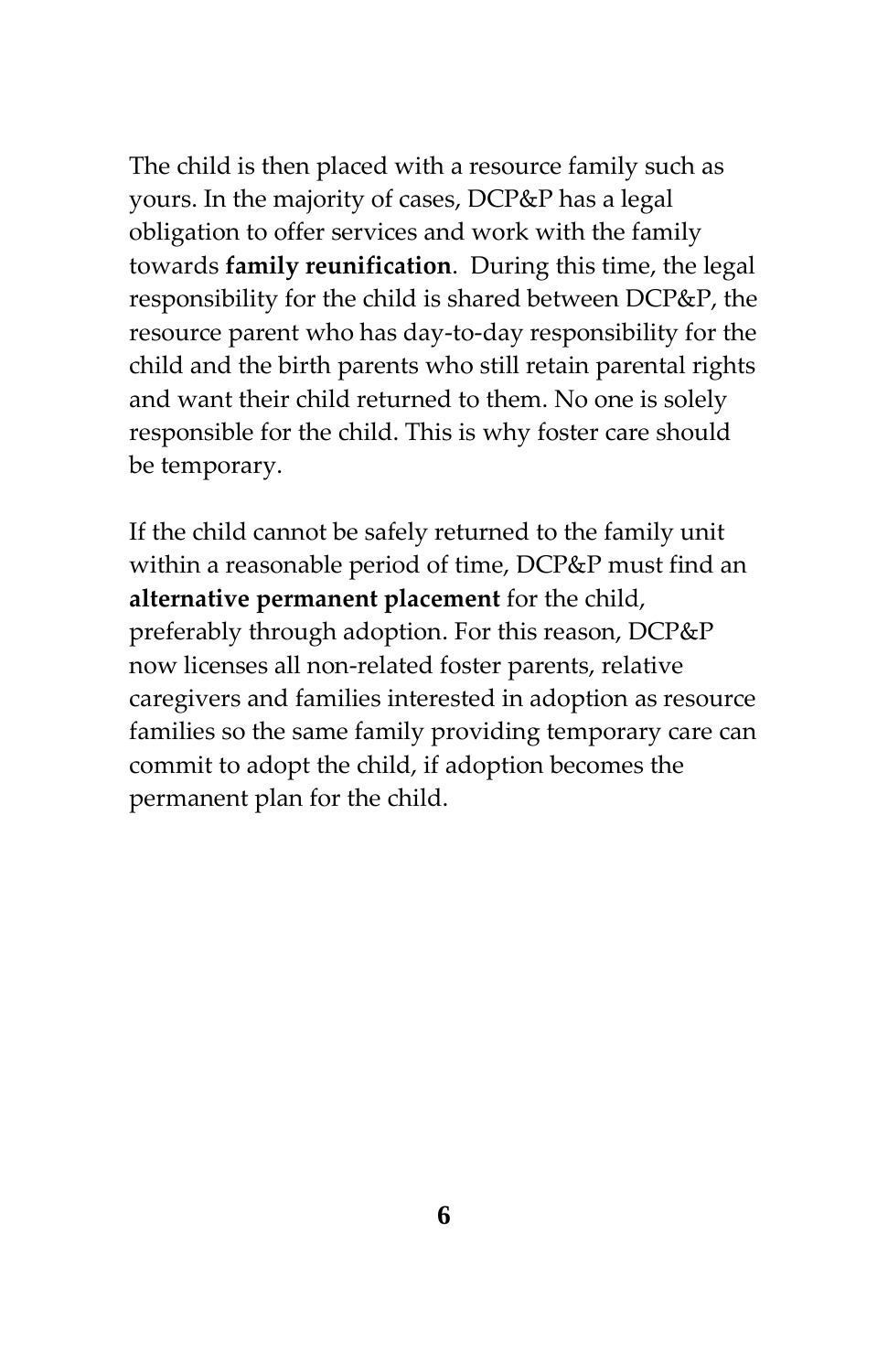# **Children in Foster Care Have Rights**

The *Child Placement Bill of Rights* is a law that entitles a child, who is living outside of his/her parent's care, to certain independent rights because the child is in foster care. These include the following:

 To live with a relative, or at least in the child's own town or city if he/she cannot live at home;

 To live in the same foster home with the child's brothers and sisters; if possible, or at least to visit regularly with them;

- To visit his/her parents;
- To be safe, both physically and emotionally;

 To see the DCP&P case manager on a regular basis;

 To stay in one foster home, or at least not be moved from home to home;

 To have a plan to either return home or be adopted, whichever is the best for the child;

- To be given the help needed to grow up healthy;
- To receive a good education;

 To have enough good food to eat, clothes to wear and a safe house to live in;

 To receive proper health care to maintain and advance the child's physical and mental well-being; and

 To be free from being physically restrained or isolated.

#### **You, the resource parent should do what you can to ensure that these rights are protected and enforced.**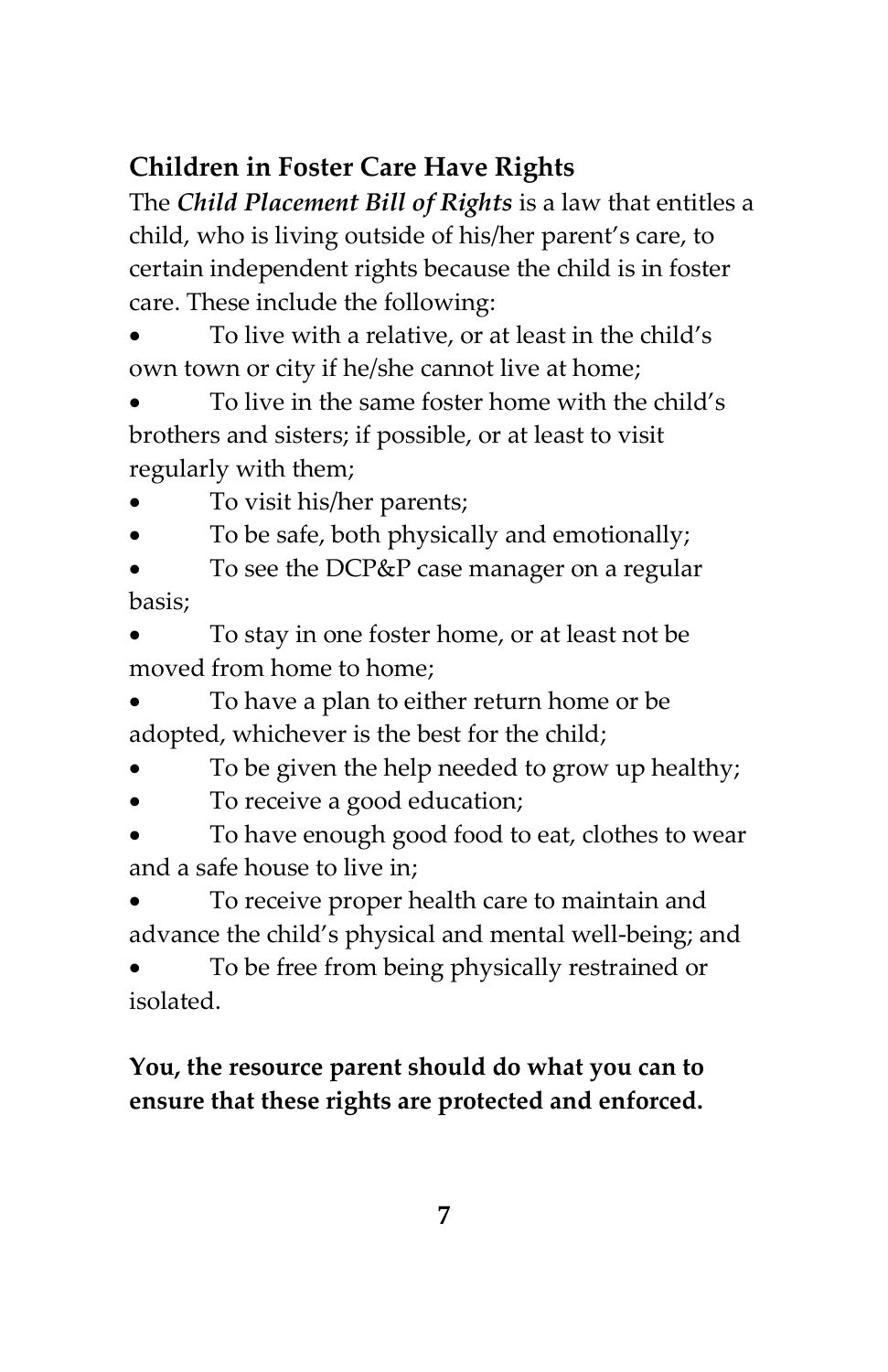**Court Process for Child Abuse and Neglect Cases** The initial hearing at which DCP&P requests that the child be placed into foster care is called an **Order to Show Cause** hearing. If the judge grants the Division's request, the case will be given a **docket number** that starts with the letters **FN**. The FN docket number will be found on correspondence you receive from the court regarding your foster child's case.

In most cases, DCP&P is required to offer services to the parents to help correct the problem(s) that led to the child being removed from the home so that the child can be reunited with the parents. Some of these services may be ordered at the first hearing. Other services may be ordered for both the parents and the child at later hearings.

**Contact between the child and his/her parents and** 

**siblings** Children living in foster care have the right to visit with their parents immediately after placement and on a regular basis thereafter, consistent with the health, safety and physical and psychological welfare of the child and as appropriate to the individual circumstances of the child's physical or mental development. DCP&P needs to provide a specific reason for limiting visits or requiring visits to be supervised.

For most children entering foster care, the goal is to hold a visit every week for a period as long in duration as possible. You, as the child's caretaker, as well as the child's parents, should be involved in the development of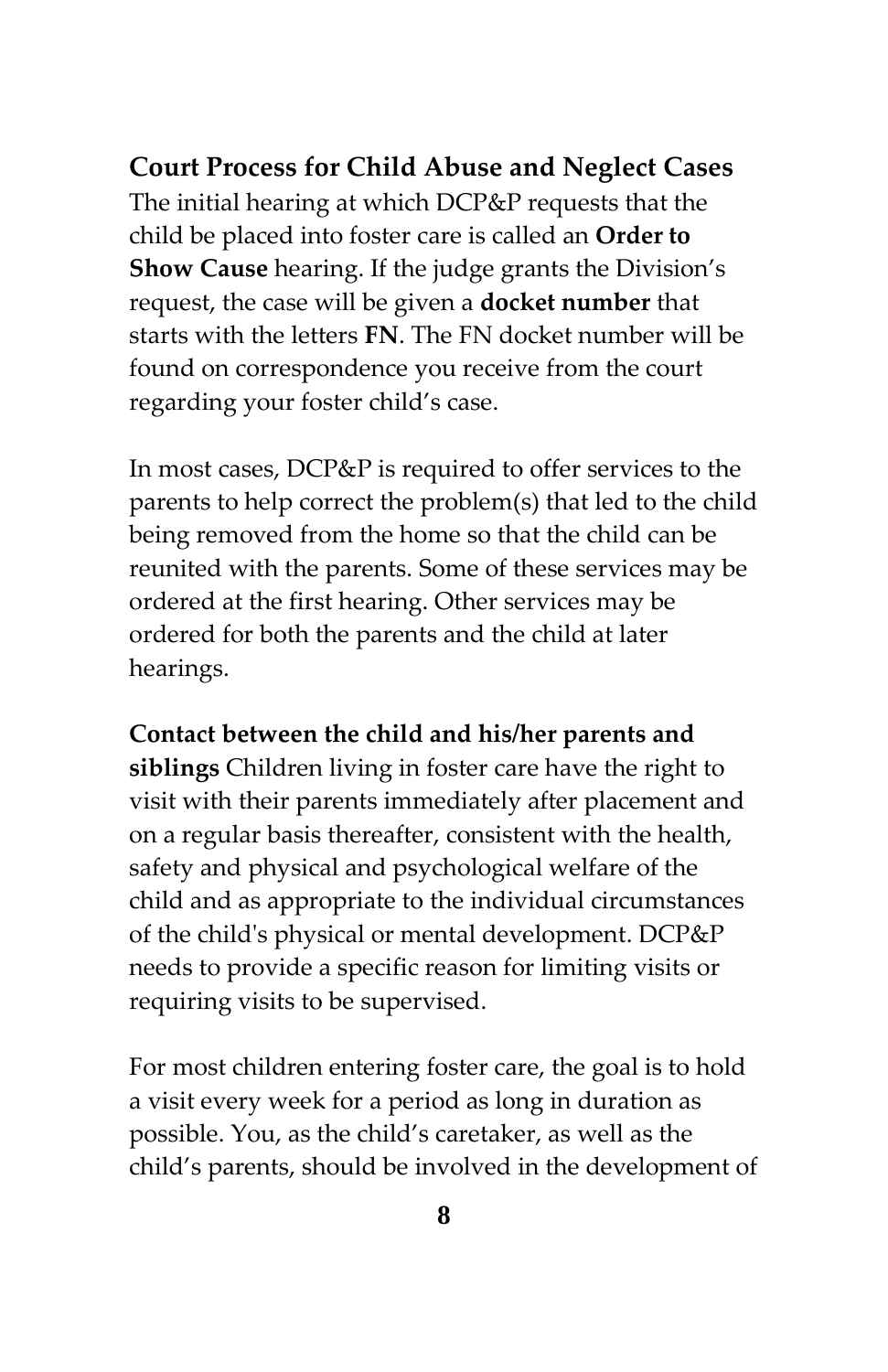the visitation plan. With your permission, the visits can take place at your home or you can agree to transport the child to the visits at another location.

Brothers and sisters should be placed into the same foster home if possible and, if not placed together, should see each other regularly. DCP&P may ask for your help in arranging these visits with the other resource parents.

#### **Providing information to the judge**

As a foster/resource parent, you should receive notices from the court for hearings scheduled concerning the status of the foster child in your home. These hearings are scheduled every two to three months. You have the right to speak to the judge at these hearings. You can provide information to the judge about how your foster child is progressing, as well as ask questions or express concerns you may have about the child's well-being, DCP&P or the court process.

Since you are not a "party" to the court proceeding, you do not have a right to stay in the courtroom for the entire hearing. Once you have spoken to the judge, you may be asked to leave the courtroom.

With the notice of the court hearings, you should receive a **Resource Family Information Form** to provide information to the judge and others in the case. You are not obligated to complete this form, but the update will be helpful to the judge. You should send the form to the court at least seven (7) days prior to the hearing date.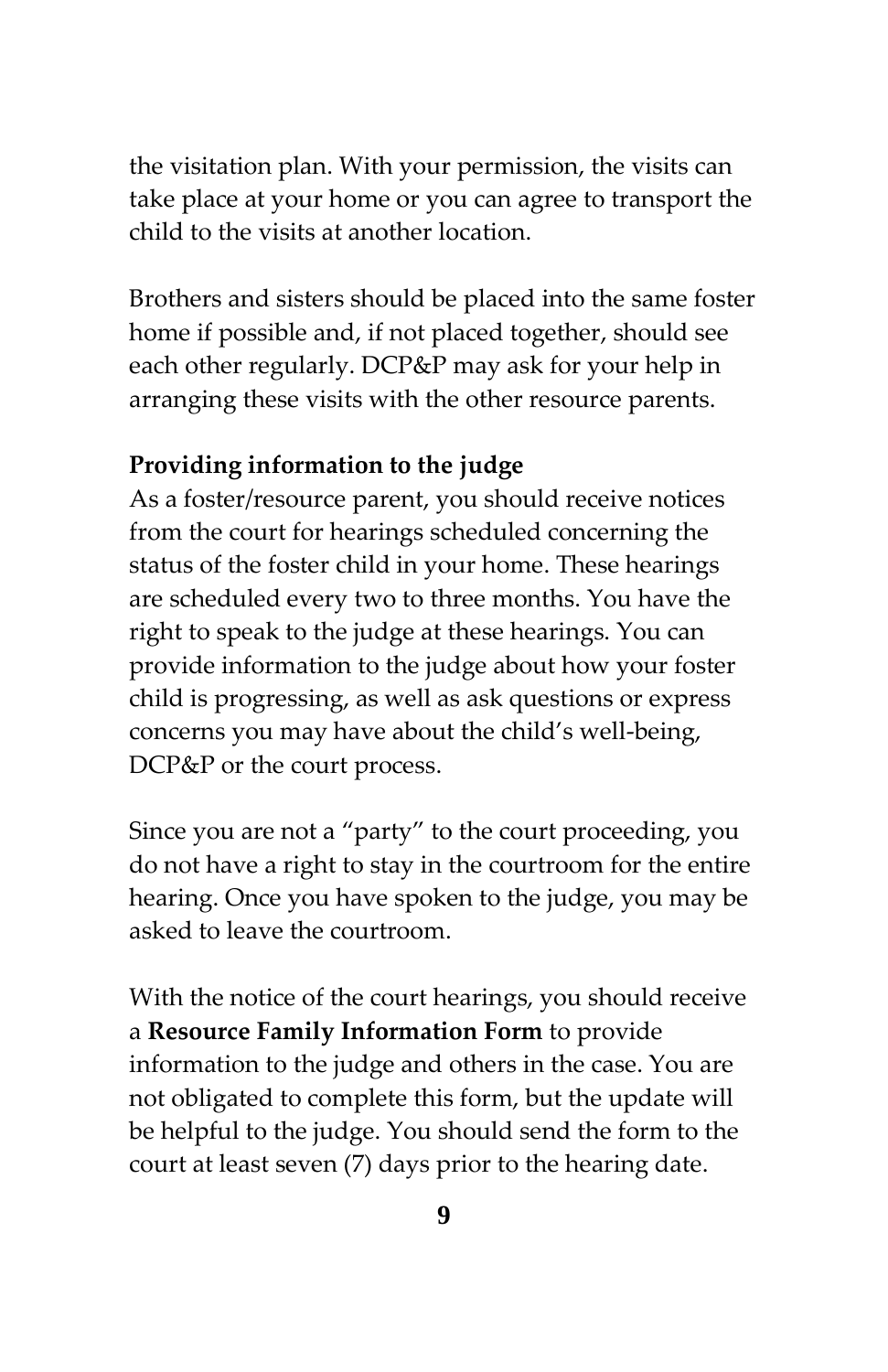If you cannot attend the court hearing because of your work schedule or other commitments, you can provide the judge with a written update by filling out the Information Form or writing a letter, adding new information you think might be helpful. Talk to your DCP&P case manager or the law guardian if you have questions*.* 

#### **Fact-Finding Hearing**

Within four months of the child coming into foster care, a **fact- finding hearing** should occur to determine whether the allegations against the parents are true. At this hearing, the parents may provide their own evidence in opposition to DCP&P's allegations or admit that certain allegations in the complaint are true. A **finding** by the judge that the child was abused or neglected gives the judge authority over the child and the family. If the evidence present to the judge does not support such a finding the judge may dismiss the case and return the child home to his/her parents.

#### **Dispositional Hearing**

Immediately following the fact-finding hearing or shortly after a **dispositional hearing** is held to decide the child's placement. The judge may decide to send the child back to his/her parents, keep the child in foster care and/or to order services for the parents, other family members and for the child.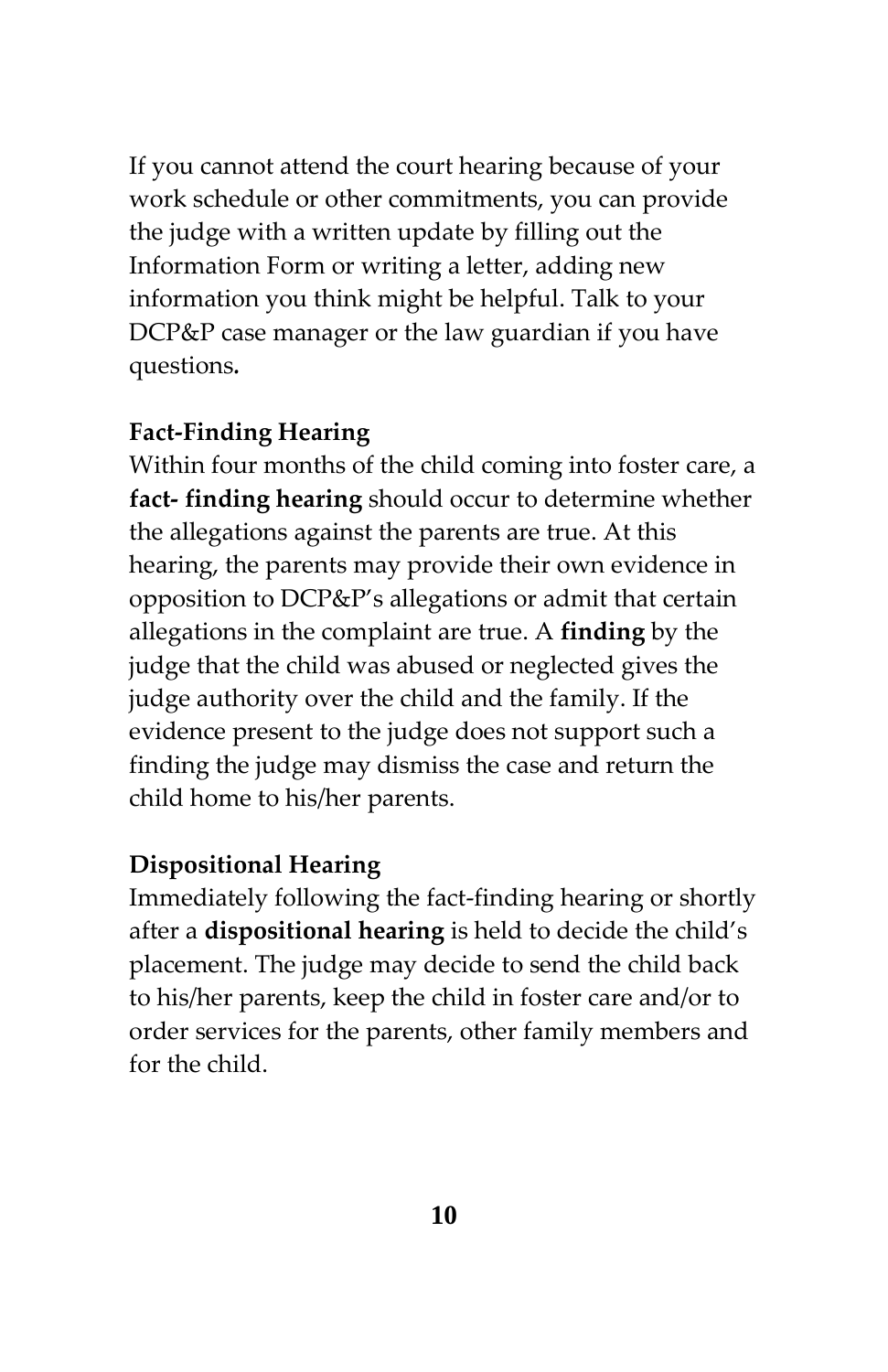# **Compliance Reviews**

If the child remains in foster care after the dispositional hearing, regular court reviews every three to six months, sometimes called **compliance reviews**, follow. During these hearings, the judge receives reports about whether the parents and DCP&P have complied with court orders and what progress has been made to fix the problems that caused the child to be placed into foster care. At the review, the judge addresses issues identified by all involved with the case, including you, the resource parent.

# **Permanency Hearing**

The law requires that the judge schedule a **permanency hearing within one year** of the child being placed into foster care. In certain situations, DCP&P may not be required to offer services or make **reasonable effort***s* to reunite the child with the family. In these cases, DCP&P can ask the judge to make a finding that reasonable efforts are not required. If the judge determines that the evidence supports such a finding, the permanency hearing will occur within 30 days of the judge's decision.

The cases in which reasonable efforts are not required include situations in which:

- The parent has subjected the child to very severe abuse, neglect, cruelty or abandonment
- The parent has been convicted of committing or attempting murder or manslaughter of a child
- The parent has been convicted of committing or attempting an assault that resulted, or could have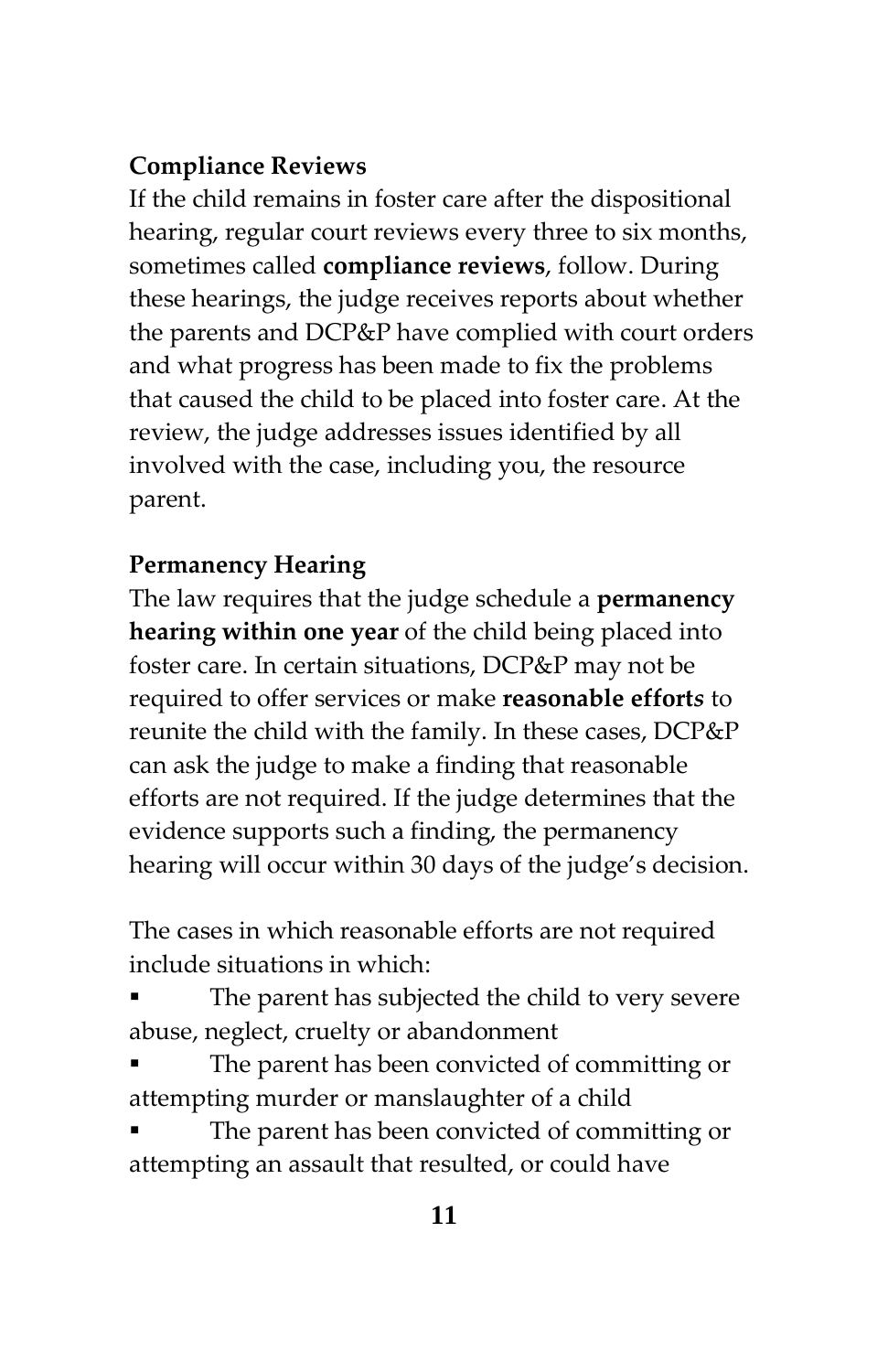resulted, in the death of, or significant bodily injury to a child, or

 When the rights of the parent to another child have been involuntarily terminated.

At the permanency hearing, the judge considers the **permanency plan** that DCP&P has proposed for the child. The plan should discuss the long-term goal or **permanency goal** for the child, the anticipated date for achieving that goal and what needs to be done to meet that goal.

New Jersey law states that the child is entitled to attend the permanency hearing. You should talk to the child's law guardian or the law guardian investigator about whether the child should attend a court hearing. If the child is older, you can tell the child that he/she can attend court hearings. If the child is interested he/she should talk to the law guardian. Notice needs to be given to the judge, who has the final say on whether the child can appear in court. Sometimes, special arrangements need to be made to bring a child to court. You can offer to bring the child to court if the child wishes to attend the hearing.

The attorneys for the parents and the law guardian can agree with the permanency plan, oppose the plan or ask for changes. Each can present information to the court through reports from **experts**, testimony from witnesses, and make arguments to the judge to support their clients' positions. The judge then decides whether to approve the permanency goal and plan.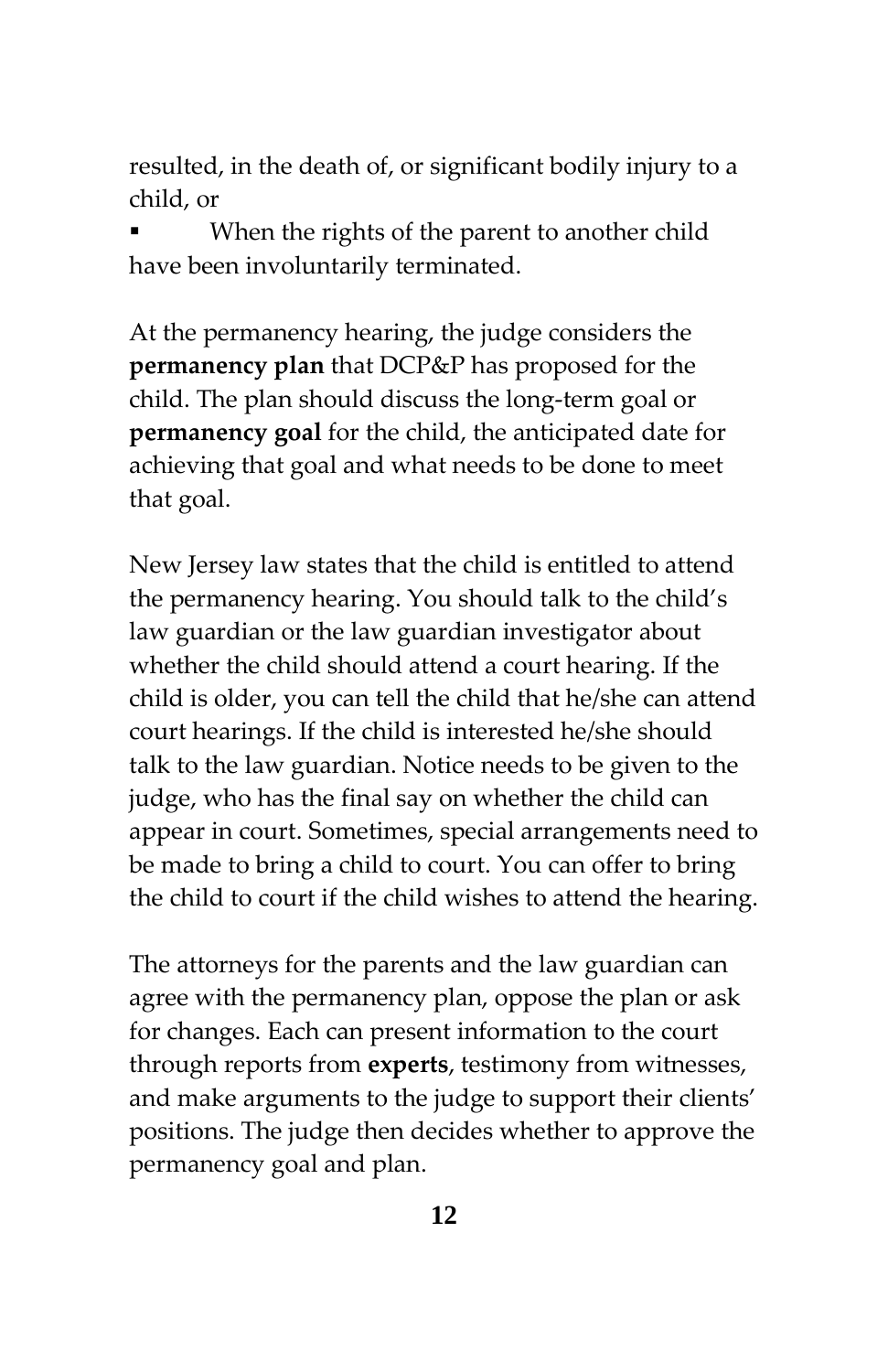# **Child Placement Review Board Process** Each county has **Child Placement Review (CPR) Boards**, made up of trained volunteers who monitor the cases of children living apart from their parents. CPR boards review each case within 45 days of the initial placement to make sure everyone is doing what they are supposed to do. At the review, the CPR board will gather critical information from DCP&P and others who attend.

Members of the Board will ask about the placement plan and any services to the child, parents and to you. They will inquire whether the parents have been given the opportunity to regularly visit with the child and what, if any, obstacles exist to achieve the long-term goal for the child.

Board members want to know how the child is doing, so you should make every effort to attend this review. If you cannot attend, you should consider sending a written update about the child or call the Board Coordinator at the courthouse to provide information. You can bring the child to the review, unless the court determines that it is not in the child's best interest. Check with the Board Coordinator or the Law Guardian if you have questions.

Following its completion of the review, the CPR Board submits its recommendations, questions and any concerns about the case to the judge who then issues an order.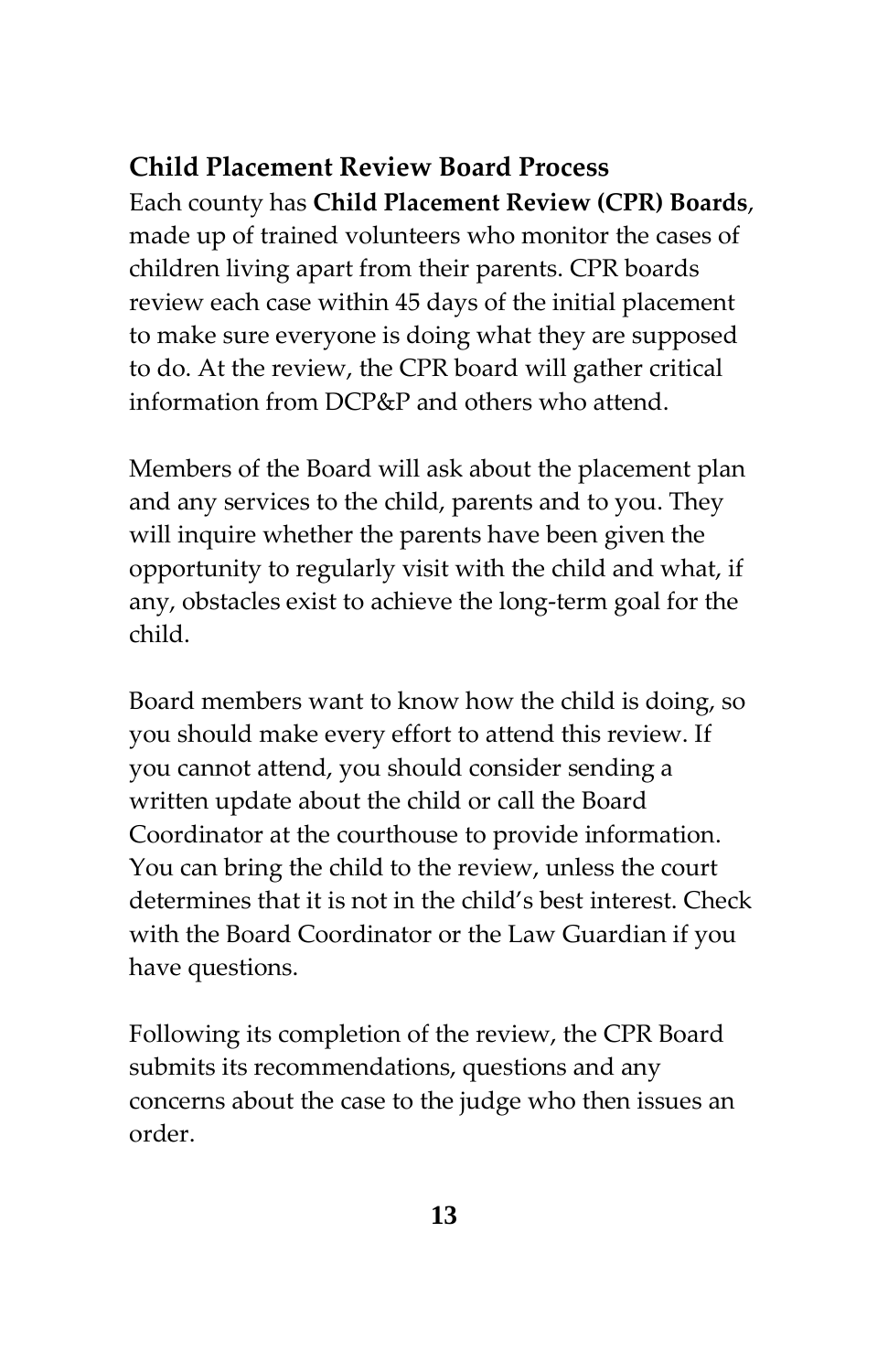You can find contact information for each county's CPR board on the state Child Placement Advisory Council's website at [www.njcpac.org](http://www.njcpac.org/) or by calling 609-633-2581.

#### **Family Team Meetings**

DCP&P attempts to convene a Family Team Meeting prior to or within 72 hours of a child's out-of-home placement. The purpose of the meeting is to continue to engage the parent and other family members and to discuss important issues as: efforts and services to prevent the need for placement; areas of concern for DCP&P or the parent; family's strengths and needs; relative (maternal and paternal) and family friend resources for placement and other types of support; developing a visitation plan; and ensuring that everyone understands that permanency within 12 months is the goal.

Everyone important in the life of a child, as well as the child in care (if of age and otherwise appropriate), should be asked to attend the Family Team Meeting. The parent with the help of the DCP&P caseworker identifies who should be invited to the meeting and can include: interested family members, friends, resource parents, and representatives from the child's support system such as teachers and therapists. Parents, children and youth (when appropriate), and all team members should engage in the decision making process involving what services and supports are needed, how and who should provide them, and deadlines for delivery and completion. Additional Family Team Meetings may be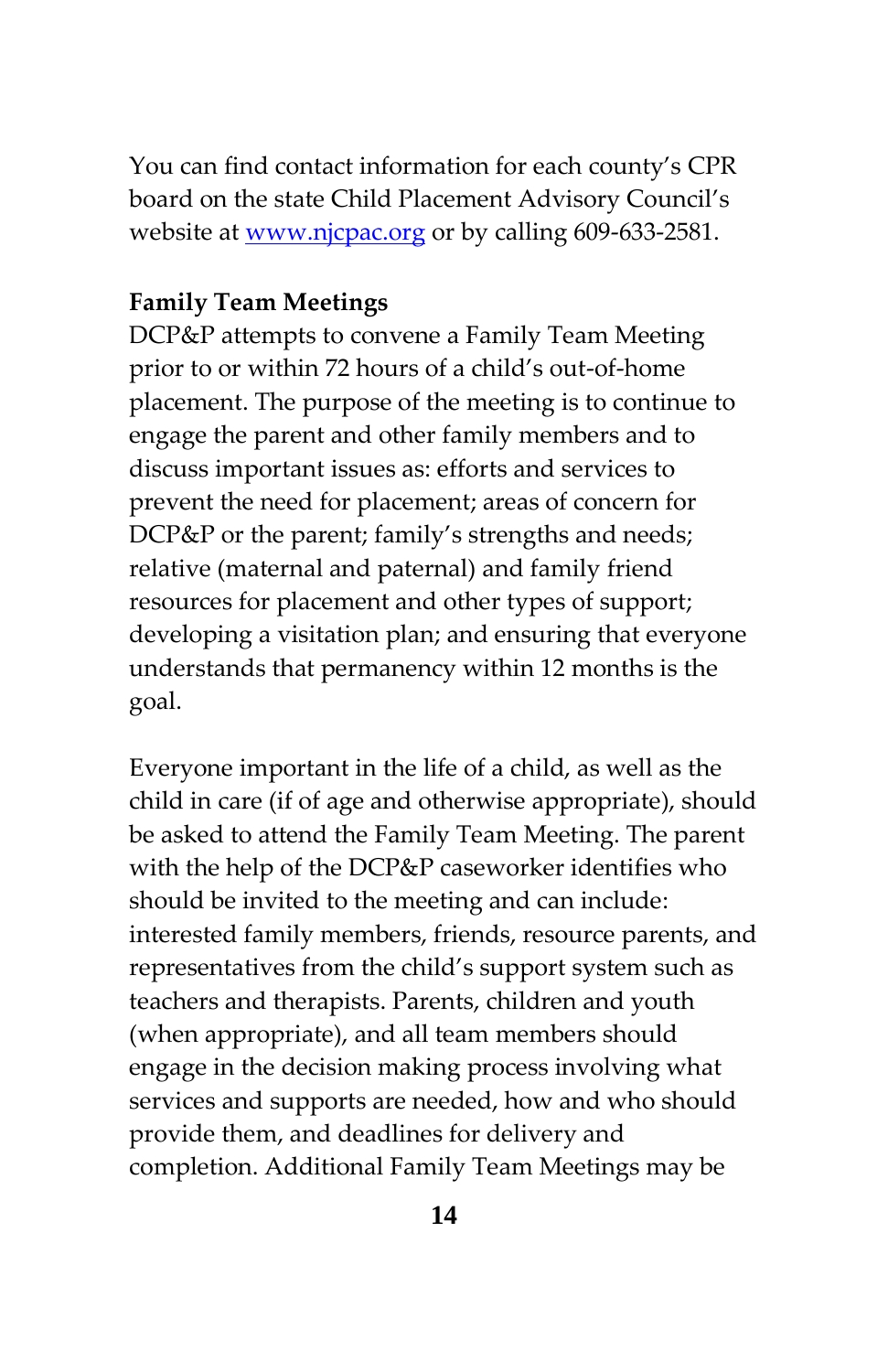reconvened at any point in the case upon the consent of the parents of the child or children in placement.

#### **Child Welfare Mediation**

Child welfare mediation is a way outside the court room for the parties to resolve issues concerning the children in the care of DCP&P. A neutral, trained person, **the mediator**, arranges a meeting between the parents, the DCP&P case manager, the attorneys, the resource parent(s) and anyone else who has an interest in the welfare of the child or children involved in the case, such as a CASA or a relative who is helping the parent.

At the meeting or **mediation session**, the mediator helps everyone discuss concerns they have about the child and/or children in the case, the family, DCP&P and/or the legal process. Since the session is held outside the court room, there is more time for conversation during which the participants can express their opinions and learn how others feel.

With few exceptions, whatever is said in the mediation session is confidential. While the mediator helps to keep the conversation positive and focused on the child. The mediator does not takes sides or make any decisions. Only the participants can make decisions. If an agreement is reached, the mediator will put the terms of the agreement in writing to be presented to the judge. If approved, the agreement will become an enforceable court order.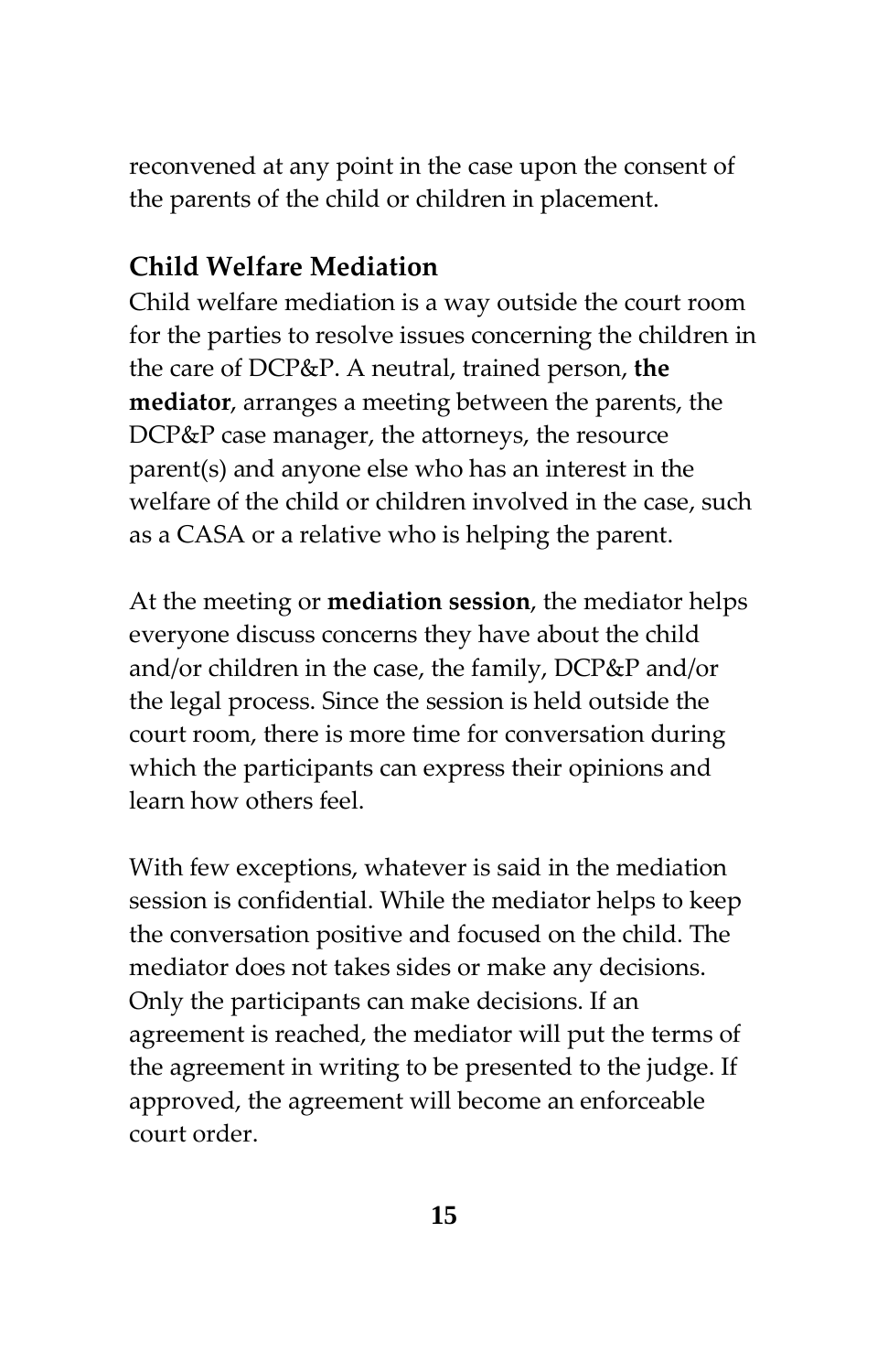At any point after the fact-finding hearing, the judge may refer the case involving the child in your home to mediation. The judge can make this referral based upon the request of one of the parties through their attorney. The judge will sign an order that directs everyone involved in the case to attend one mediation session. Mediation sessions are free. Most counties offer mediation for DCP&P cases.

#### **Family Team Meetings are Different from Child Welfare Mediation**

Child Welfare Mediation and Family Team Meetings are similar in many ways, but there are differences. Both models seek to engage the family more fully. Family Team Meetings may include anyone the parents want in attendance; whereas, in Child Welfare Mediation, although inclusive, the Judge makes the decision regarding who should attend. The most significant difference is that Child Welfare Mediation is a *court* sponsored program and involves the attorneys for all of the parties, including the child's attorney, the Law Guardian. Family Team Meetings are *DCP&P* sponsored events and generally the attorneys representing the parents, DCP&P, and the child do not attend. Child Welfare Mediation is a confidential process with very limited exceptions. While Family Team Meetings are private, the information gleaned at the meeting may be reflected in the DCP&P record and can be share with the parent's permission.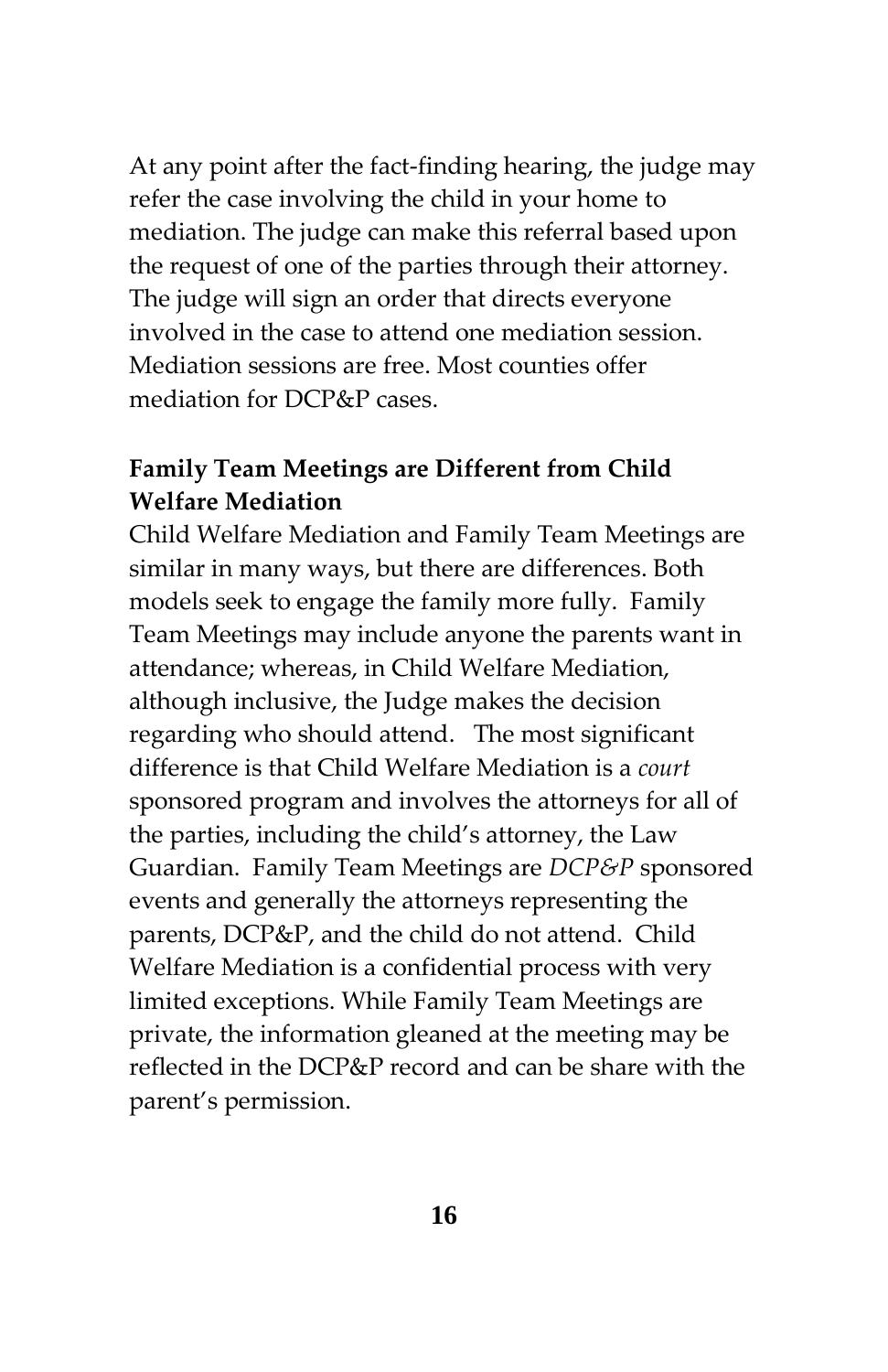#### **Termination of Parental Rights Process**

If the problems that caused the child's placement are not corrected within a reasonable period of time, DCP&P is legally obligated to find another permanent home for the child, preferably through adoption.

The law requires that a **termination of parental rights** complaint be filed when the child has been in placement for 15 of the last 22 months, unless there is an exception to the requirement. This deadline can be extended by the judge if the parents are making progress or under other special circumstances. Through this process, the child can become legally free to be placed for adoption.

A termination of parental rights case is also called a **guardianship** case. This case will have a new docket number that starts with FG and a new complaint will be filed. You can find out whether your foster child's case is an abuse and neglect case or a termination of parental rights case by looking at the docket number on the notices that you receive for your foster child's court hearings.

Generally the same law guardian will represent the child for both court processes. Sometimes different attorneys represent DCP&P and the parents.

#### **Legal Basis for Terminating Parental Rights**

*Title 30* of New Jersey law (statutes) governs termination of parental rights. There are five grounds upon which DCP&P can seek to terminate parental rights: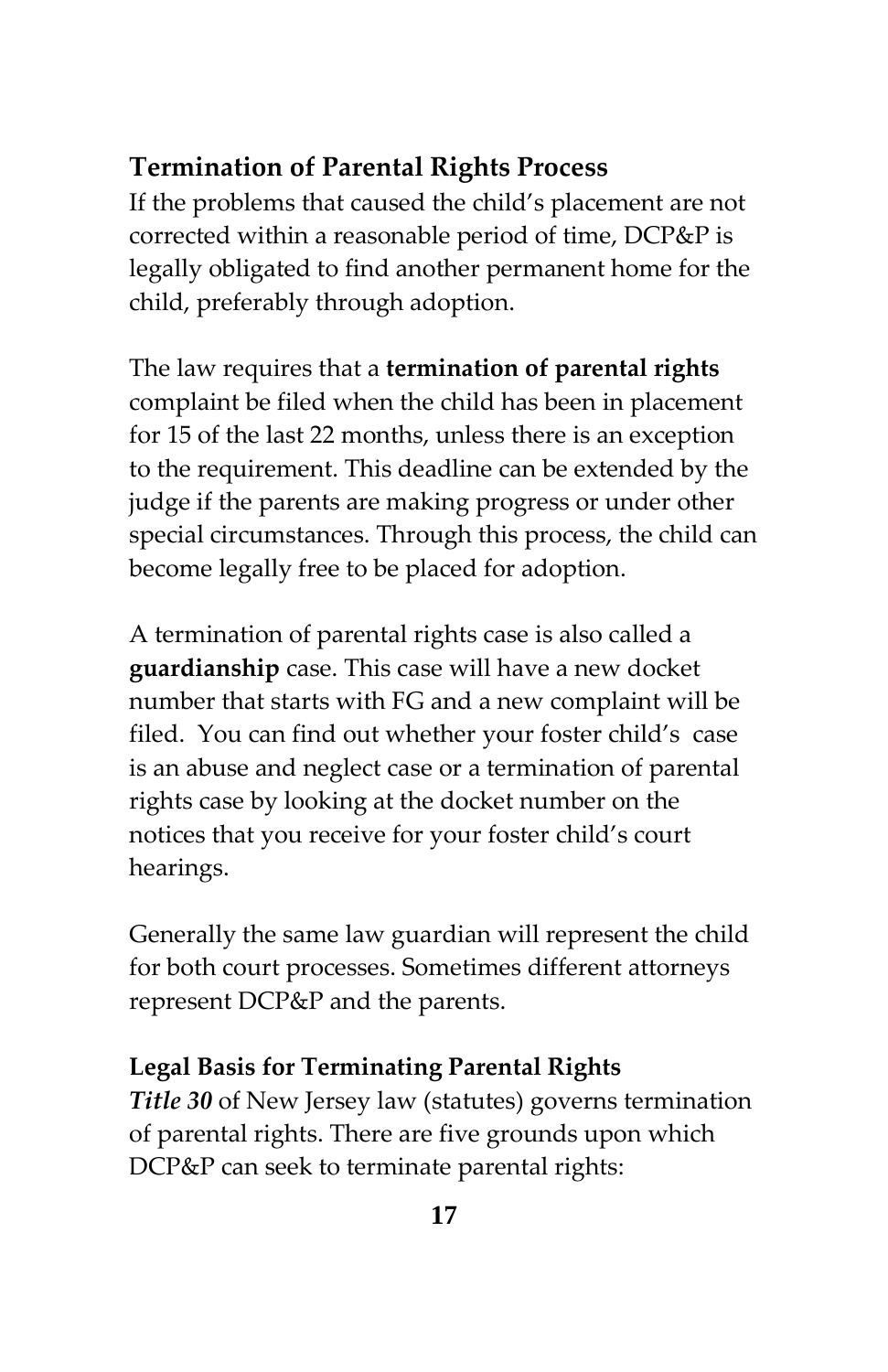**A criminal conviction** against the parent because of abandonment, neglect or cruelty;

 **A criminal conviction** against the parent for murder or manslaughter of the child's brother or sister or a conviction for an assault that resulted or could have resulted in significant bodily injury to the child or a sibling;

- **Abandonment** of the child;
- **Best interests** of the child; or

 The parents' failure to remedy the problem which caused the placement despite DCP&P' **reasonable efforts** to help the parents.

In the majority of cases, DCP&P argues one or both of the last two grounds. To establish a case where it appears that the child's best interests require the judge terminate the parents' rights, DCP&P must submit evidence to meet each aspect of a four-part test:

 The child's safety, health or development has been or will continue to be endangered by the parental relationship; and

 The parent is unwilling or unable to eliminate the harm facing the child or is unable or unwilling to provide a safe and stable home for the child and the delay of permanent placement will add to the harm. Such harm may include evidence that separating the child from his foster/resource parents would cause serious and enduring emotional or psychological harm to the child; and

 DCP&P has made reasonable efforts to provide services to help the parent correct the circumstances that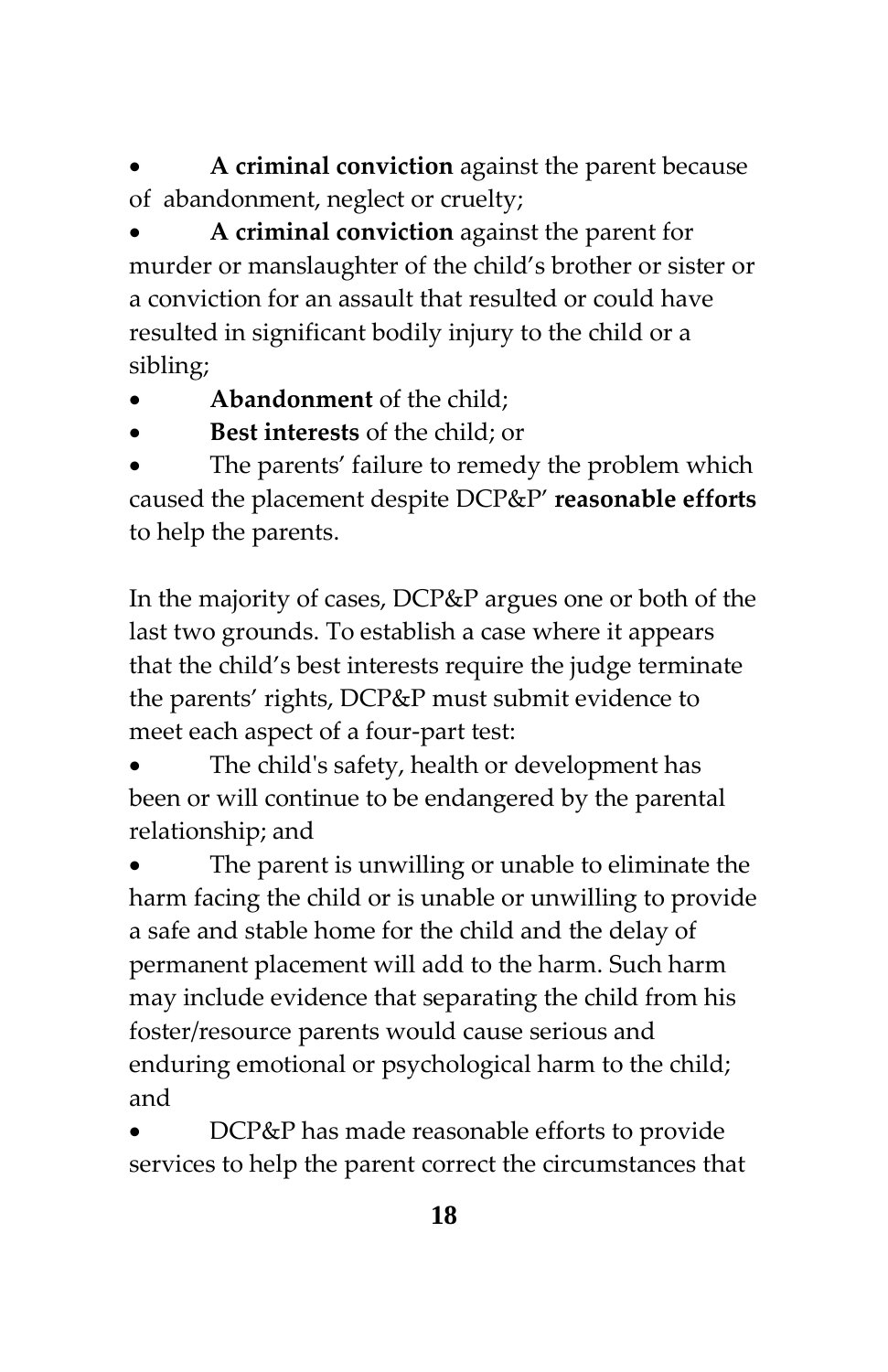led to the child's placement outside the home, and the court has considered alternatives to termination of parental rights; and

 Termination of parental rights will not do more harm than good.

To make a case on the grounds of **reasonable efforts**, DCP&P must submit evidence that the parent has failed for a period of one year to remove the circumstances or conditions that led to the removal and placement of the child despite the **reasonable efforts** of DCP&P to assist the parent in remedying the conditions. Reasonable efforts are defined in the law to include DCP&P:

 Consulting with the parent to develop a plan for appropriate services;

- Providing the court-ordered services to accomplish family reunification;
- Informing the parents of the child's progress, development and health; and
- Facilitating appropriate visitation.

In cases when a parent has disappeared and has not had contact with the child, with you or with DCP&P for six months or more, and the parent's whereabouts are unknown despite DCP&P conducting official searches for the parent, a case can be made for **abandonment.**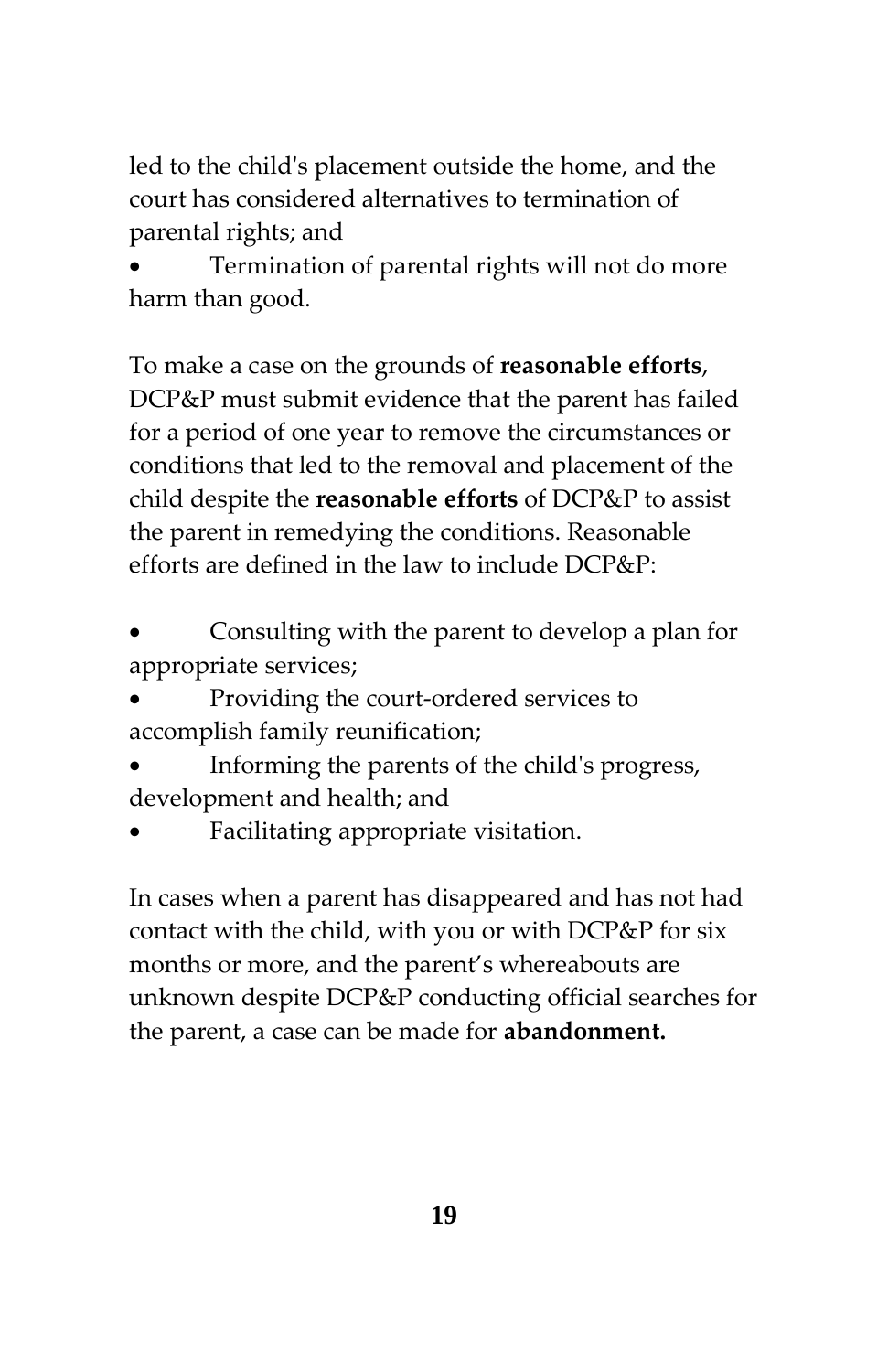# **Possible Outcomes of a Termination of Parental Rights Case**

At trial, the Division has to prove its case by **clear and convincing evidence***,* which means the evidence must be sufficient to leave the judge no doubt that DCP&P has met the requirements of the law.

If the judge decides to terminate parental rights, the child should be placed for adoption. If the judge decides that there is not enough evidence to prove DCP&P' case, the request to terminate parental rights will be denied.

Either party has 45 days to **appeal** the judge's decision to the Appellate Division, asking this higher state court to review the trial evidence and determine whether the trial judge made the correct decision under the law. Appeals stop the court process, thus delaying the finalization of the child's permanent plan.

A parent may not show for the trial, resulting in a **default** judgment being entered against the parent. This allows DCP&P to present its evidence to the judge without opposition from the parent.

If the judge rules against DCP&P, and the parent is not ready to have the child live with the parent, the judge may order DCP&P to provide services to ensure the child's safe reunification. The child may continue to live in your home while these services are put in place. The prior child abuse and neglect (FN) court case is reopened for continued court monitoring.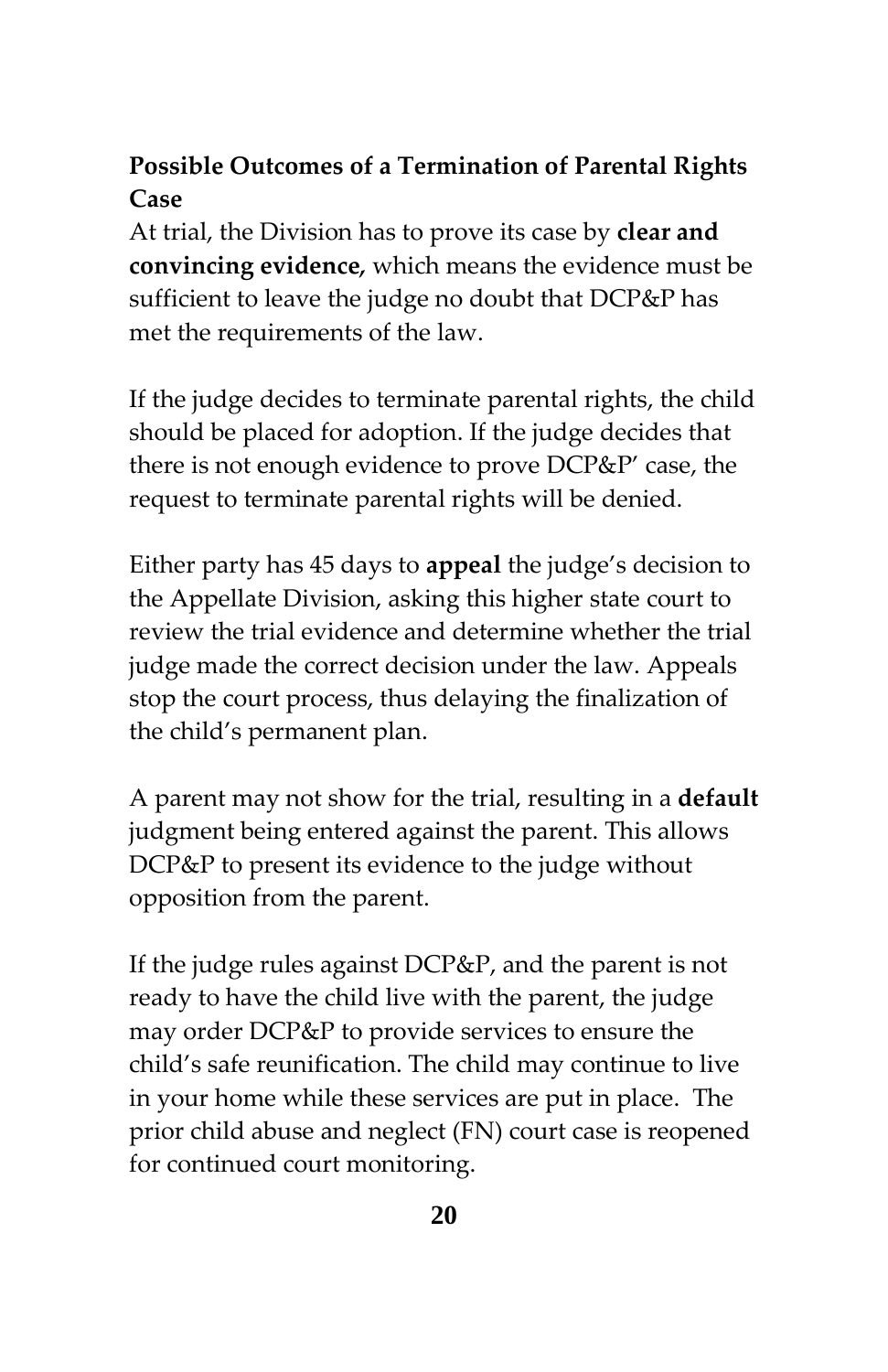The parent may, at any time, decide to surrender his/her legal rights to the child. New Jersey allows a parent to surrender his/her parental rights for purposes of having the child adopted by a person specified by the surrendering parent, such as you, the resource parent. This is called an **identified surrender***.* If, for some reason, the identified person does not adopt the child, the parent's surrender becomes null and void.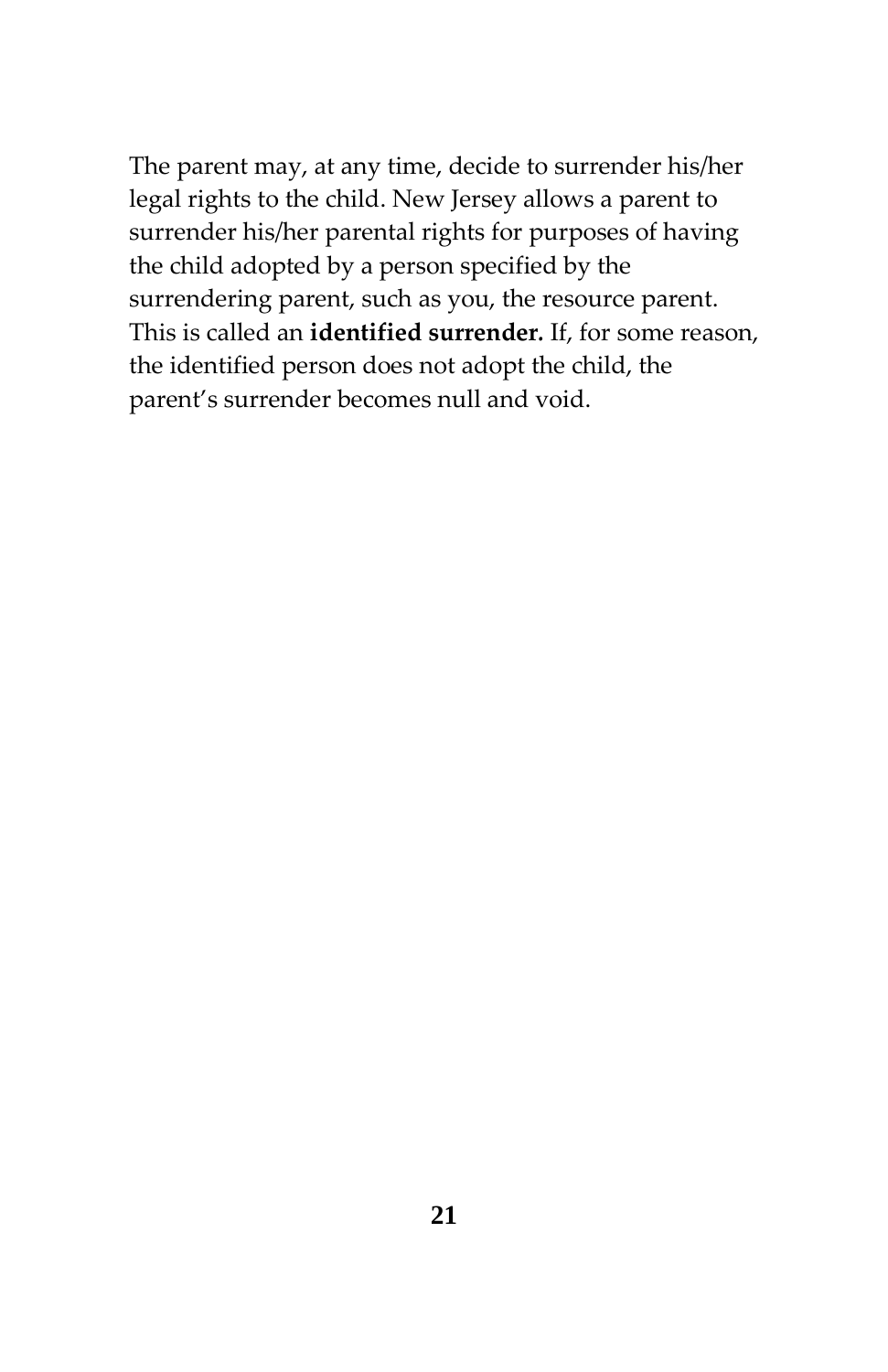# **Achieving Permanency for the Child Adoption Finalization**

A resource parent who has cared for a foster child for two years or more, and who wishes to adopt that child once legally free to be adopted, shall have first consideration for the adoption of that child. If you are interested in adopting the child in your home, you should always inform DCP&P of that interest. This should be done in writing. All licensed resource families should meet the standards to be a temporary foster home, as well as an adoptive home.

If you would like more information about adoption and/or if you have questions about whether you should adopt, contact **New Jersey's Adoption Resource Clearing House (NJ-ARCH).** The toll free number is **1- 877-4ARCHNJ (1-877-427-2465)** or call 973-763-2041. Or visit NJ-ARCH's website at **[www.njarch.org](http://www.njarch.org/)** 

If DCP&P decides that there is a better adoption plan for the child, the Division can decide against you. If you are not chosen as the adoptive home, you can request a review of this decision.

If you are not interested in adopting, hopefully DCP&P has already begun to search for another resource family that can adopt the child. Once this home has been found, the child will be moved to that home for a period of time to assess whether this is an appropriate home for the child. Then the process to finalize the adoption will take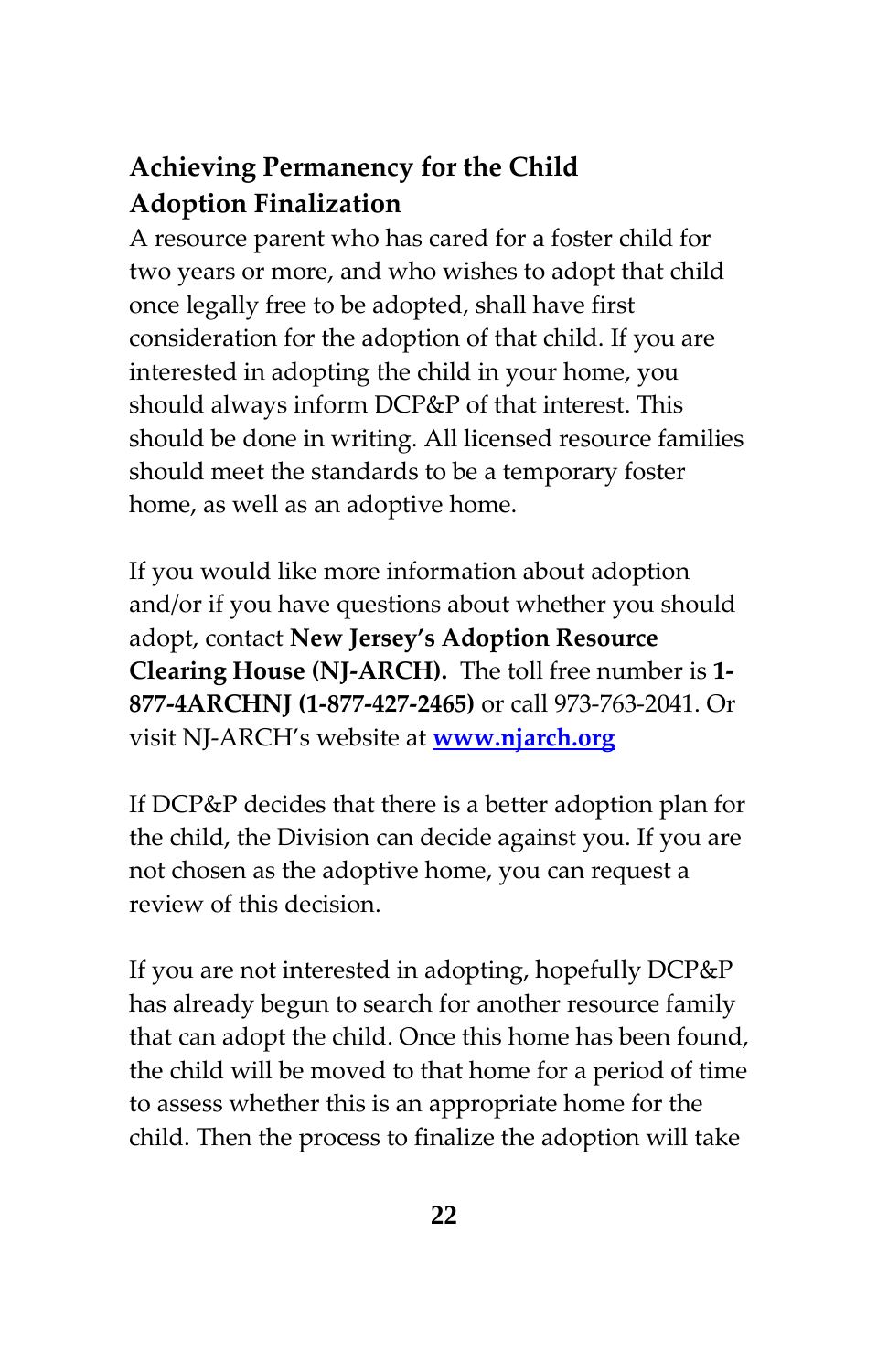place. A child must be in a home for at least six months before the adoption can be finalized.

# **Adoption Subsidies**

Many of the children adopted from foster care have emotional and/or physical problems that will continue after they are adopted. Some will have significant medical bills or need psychological counseling. New Jersey, like other states, provides subsidies to families who adopt **special needs** or **hard-to-place** children. New Jersey receives federal funding to maintain this program.

# **In New Jersey, children are considered hard-to-place if they have:**

●A health problem that requires frequent medical or dental treatment;

●A physical handicap that makes or is expected to make the child partially or totally unable to attend school or get a job;

●Major disfigurement;

●A diagnosed psychological or psychiatric problem or is developmentally disabled and unable to relate to peers or authority figures;

●Children at certain ages or who come from certain situations, including:

- $\triangleright$  Children who are one of a group of three or more siblings, and who must be placed together;
- $\triangleright$  Siblings of children who meet the hard-to-place criteria, and who must be placed together;
- $\triangleright$  Children over age 10;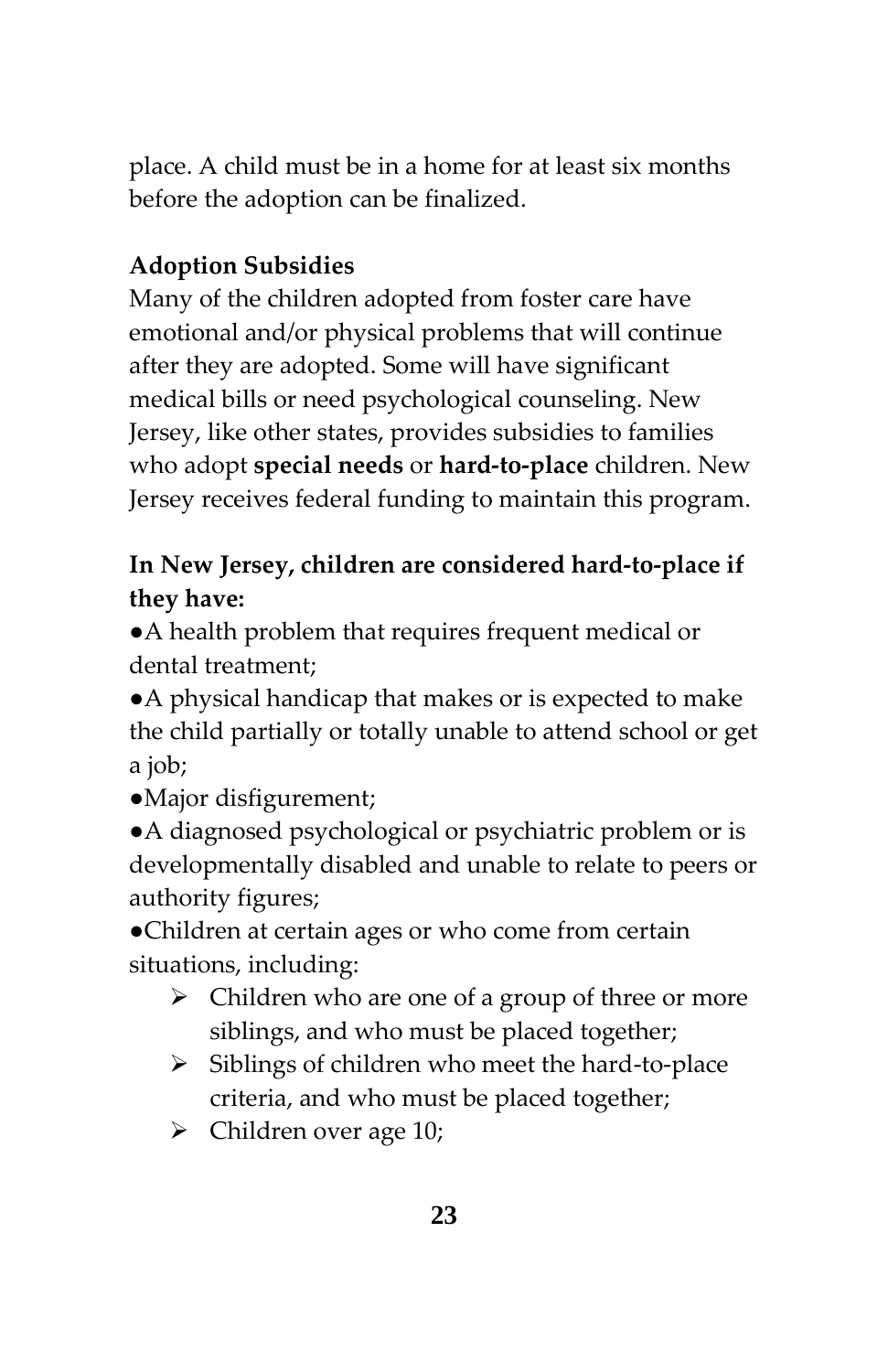- $\triangleright$  Children over age 2 who are a member of an ethnic group with few available adoptive homes;
- $\triangleright$  Children over age 5 who have been living with foster parents for at least 12 months and for whom adoption by the foster parents is the most appropriate plan;

●Any other condition that may be approved by the DCP&P director.

#### **Adoptive parents for hard-to-place children must meet certain standards, including:**

- Be age 18 before the adoption has been finalized and shall be at least 10 years older than the person(s) he/she wishes to adopt;
- Be capable of raising the child in a decent, moral environment;
- A resident of NJ and/or any other state, if approved for adoption by a licensed agency in that state and meet all interstate requirements;
- Have sufficient financial resources to provide for the basic health, education, general well-being and normal development of the adopted child with the addition of the subsidy;
- Have the ability to manage family financial resources efficiently to meet the basic cost of raising the child in a suitable way;
- Be in reasonably good physical and emotional health, as attested to by an examination by a physician, if necessary;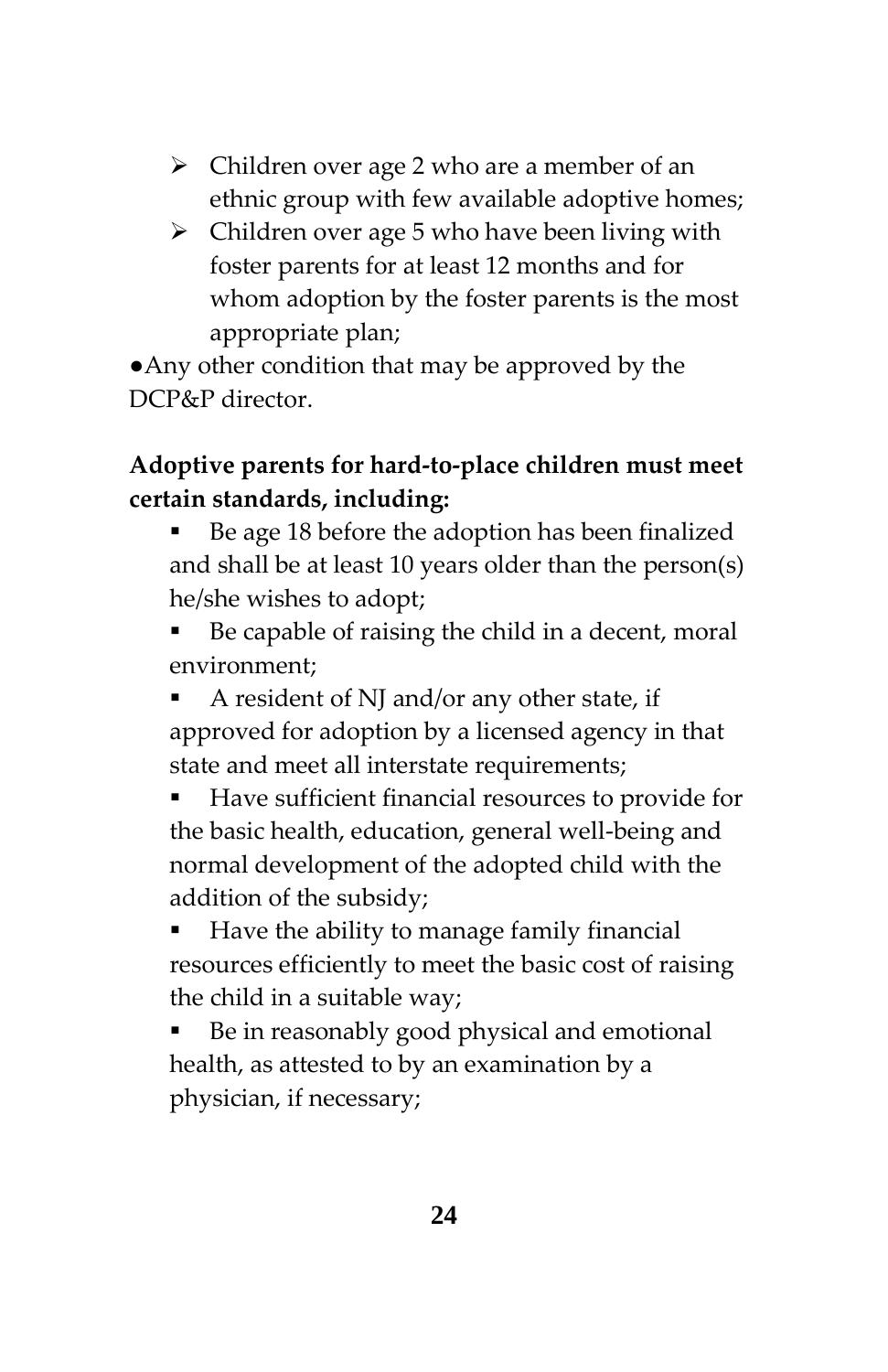Be free from any physical or mental illness or disability that would jeopardize the normal health, education and well-being of the adopted child; and

 Be able to provide for the normal development of the adopted child and provide for the general health, education and well-being of the adopted child.

DCP&P must determine and approve the child's qualifications for subsidy payments **prior to the completion of an adoption proceeding**. Payment includes 100 percent of the monthly foster care board payment until the child turns 18, or until the child completes high school, whichever event occurs later.

Medicaid continues to cover the medical expenses of these children. The adoptive parent may receive payment of expenses resulting from a qualifying condition not covered by Medicaid or other insurance, such as equipment for a child of extraordinary needs. This is negotiated in the subsidy agreement. Subsidy payments and Medicaid coverage continue if you move out-ofstate.

Adoptive parents can also receive a payment for adoption expenses, such as legal fees and court costs. Preschool child care and post-adoption counseling services are available. Adoptive parents who finalize an adoption in 2011 can take a federal tax credit of up to \$13,360. For more details visit

[http://www.nacac.org/taxcredit/taxcredit2011.pdf.](http://www.nacac.org/taxcredit/taxcredit2011.pdf)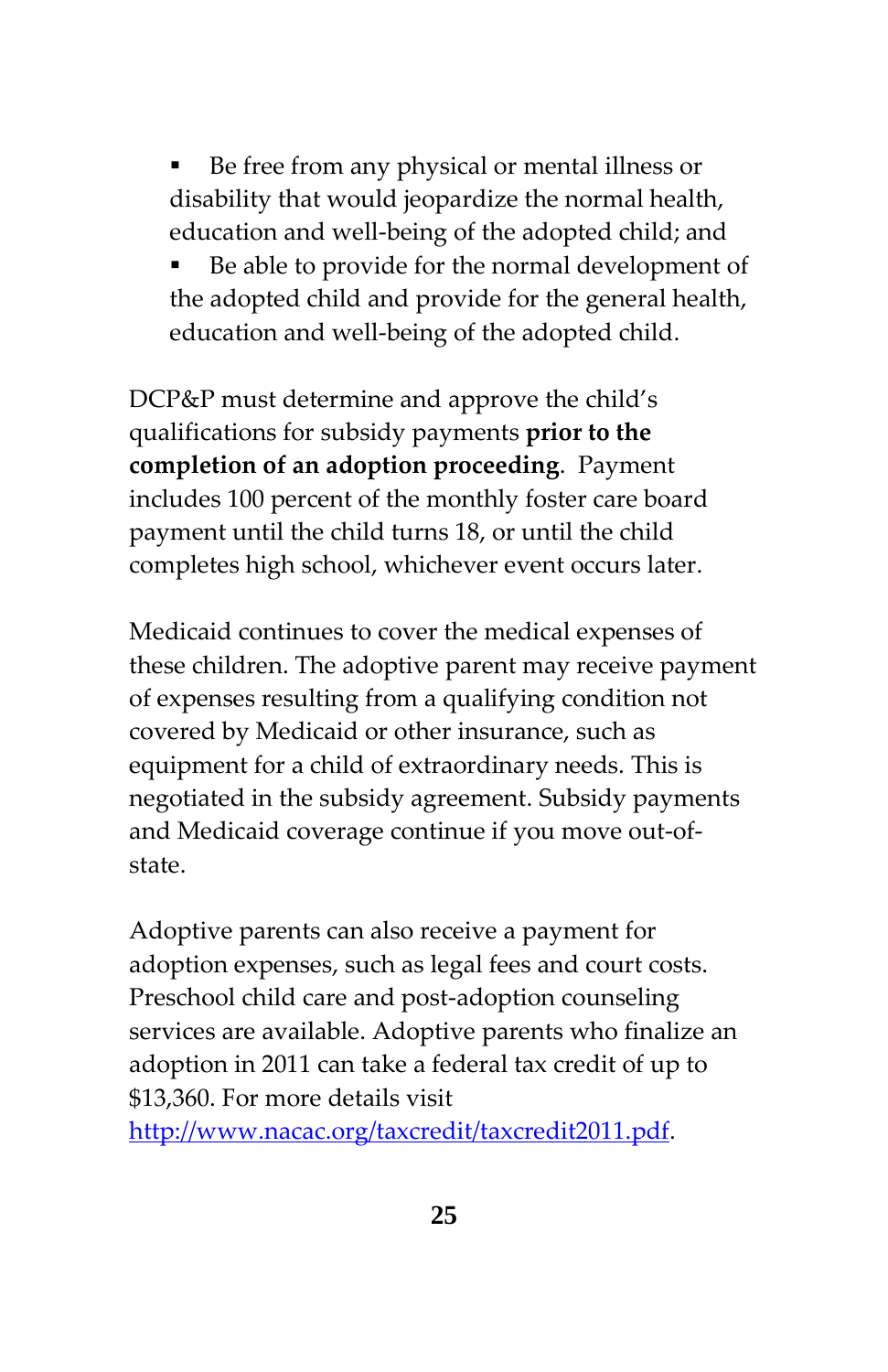#### **Adoption Registry**

The **Adoption Registry** can facilitate contact between birth family members and adoptees whose adoptions were processed by DCP&P. If you adopt the foster child in your home, you can fill out an application for the Adoption Registry. The registry will notify you if the birth parents register. Non-identifying information about the birth family can be provided to you as the adoptive parent or to the child you adopted when he/she becomes an adult. This may include family health histories, social and medical characteristics of birth family members, and, summaries of the case record material.

Identifying or contact information about you will not be released. Cards or letters attached to one's registry application can be forwarded when the family member for whom the letter is intended contacts the registry. You should update the registry when your address and/or telephone number change if you and/or your child upon reaching 18 wish to be contacted. To obtain an application for the registry, call 609-984-6800 or 609-292- 8816.

#### **Open Adoption**

 $\overline{a}$ 

**Open adoption***<sup>1</sup>* is the term used to describe any contact between a birth family and an adoptive family before and/or after an adoption has been finalized. It can be

<sup>&</sup>lt;sup>1</sup>For more information about open adoption see ACNJ Special Reports on Open Adoption and Post Adoption Sibling Contact on [www.kidlaw.org.](http://www.kidlaw.org/)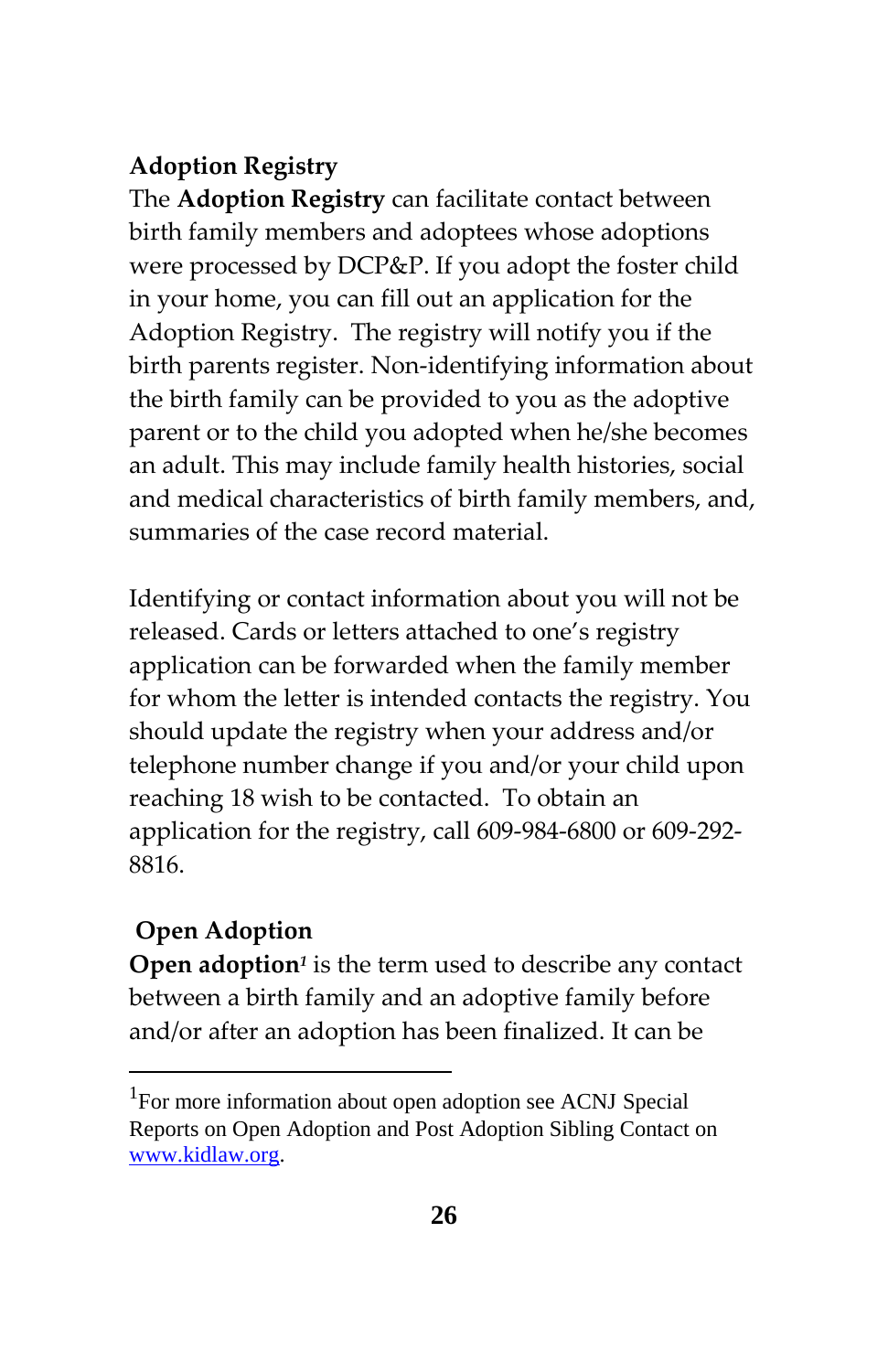limited to permitting the birth family to assist in the selection of an adoptive home. It can also include postadoption contact, from the sharing of information between the families to actual visits.

The New Jersey Supreme Court has held that while voluntary agreements between the birth family and the adoptive family will be recognized, they will not be enforced by the courts. That means that if a birth parent surrenders custody of a child and the promise of future contact is a condition of that surrender, that surrender is not considered valid in New Jersey courts.

An open adoption agreement may be appropriate if the child has a relationship with his/her birth family and if you, as the adoptive parent(s), determine that continued contact is good for the child. However, such an agreement should not be forced upon you if you adopt the child. You and your family must be comfortable with the continuing contact. Once the adoption is finalized, DCP&P will not be available to help you arrange visits or to address problems that might arise. Consideration should be given to the terms of the agreement to make sure that the child will continue to benefit from the contact.

The Supreme Court has also ruled that a child has the right to seek contact with a sibling, even over the objection of an adoptive parent. The sibling seeking contact must show that denying the contact will have a negative impact on the adopted sibling.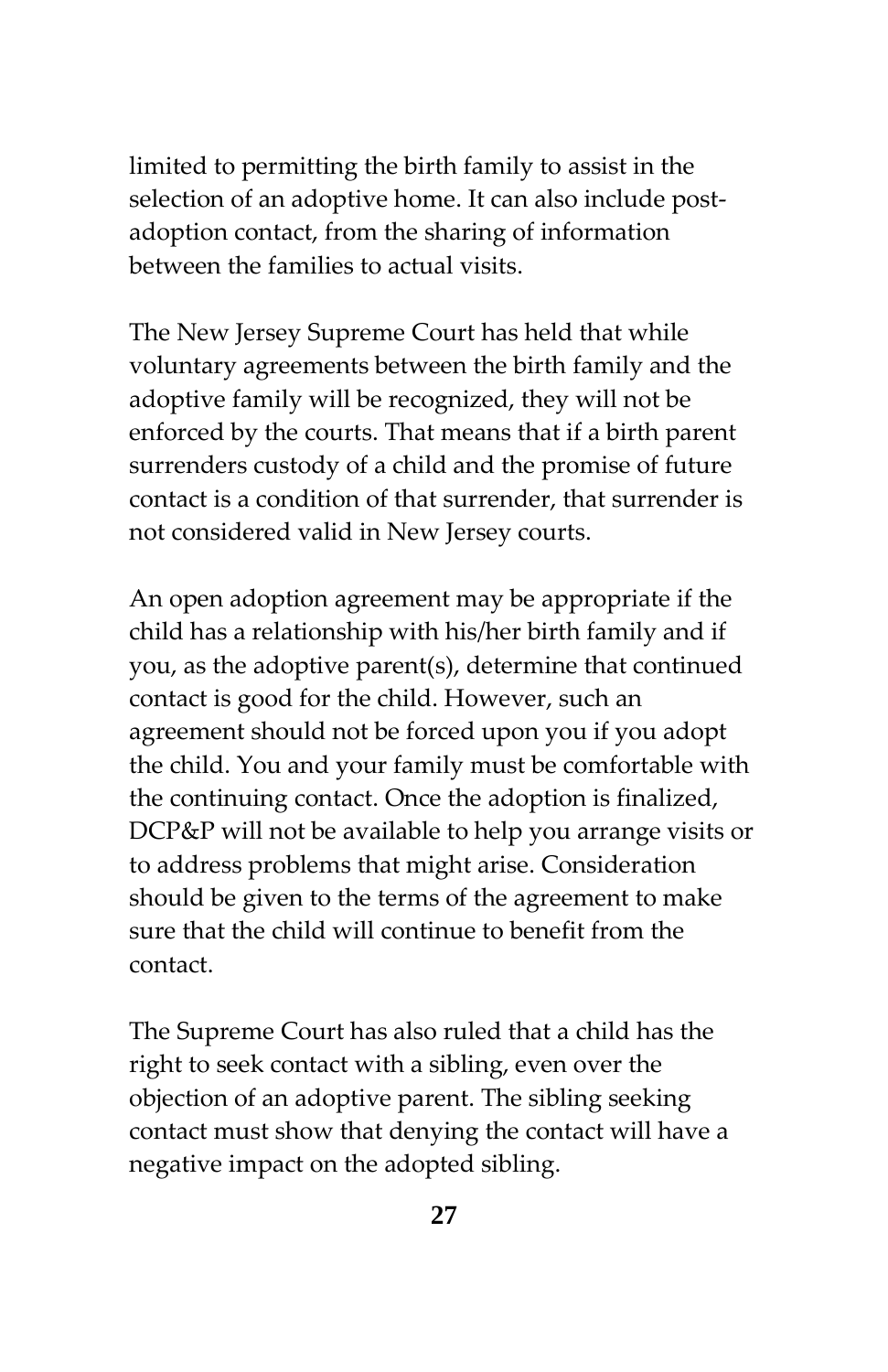# **Kinship Legal Guardianship – An Alternative to Adoption**

Adoption is ideal for children who cannot be reunified with birth parents because it is the most permanent legal arrangement, giving a child a new **forever family**. However, for a child to be adopted, the judge must first take away or "terminate" the birth parents' rights and then award those rights to the adoptive parent(s).

The law recognizes that adoption is not possible in all situations. For example, you may love and be willing to raise the child, but you do not want to end the parents' rights. The child still needs a **legal**  permanent home that will provide stability for the child to at least age 18, if not longer.

Next to adoption, **kinship legal guardianship** is the most permanent

legal option. You legally assume responsibility for the care and support of the child, and the parents retain certain rights.

If you are a relative or close family friend who has had the child in your home for at least one year and the parents have serious problems that appear to be continuing for the foreseeable future, and you have strong reasons for not wanting to adopt the child,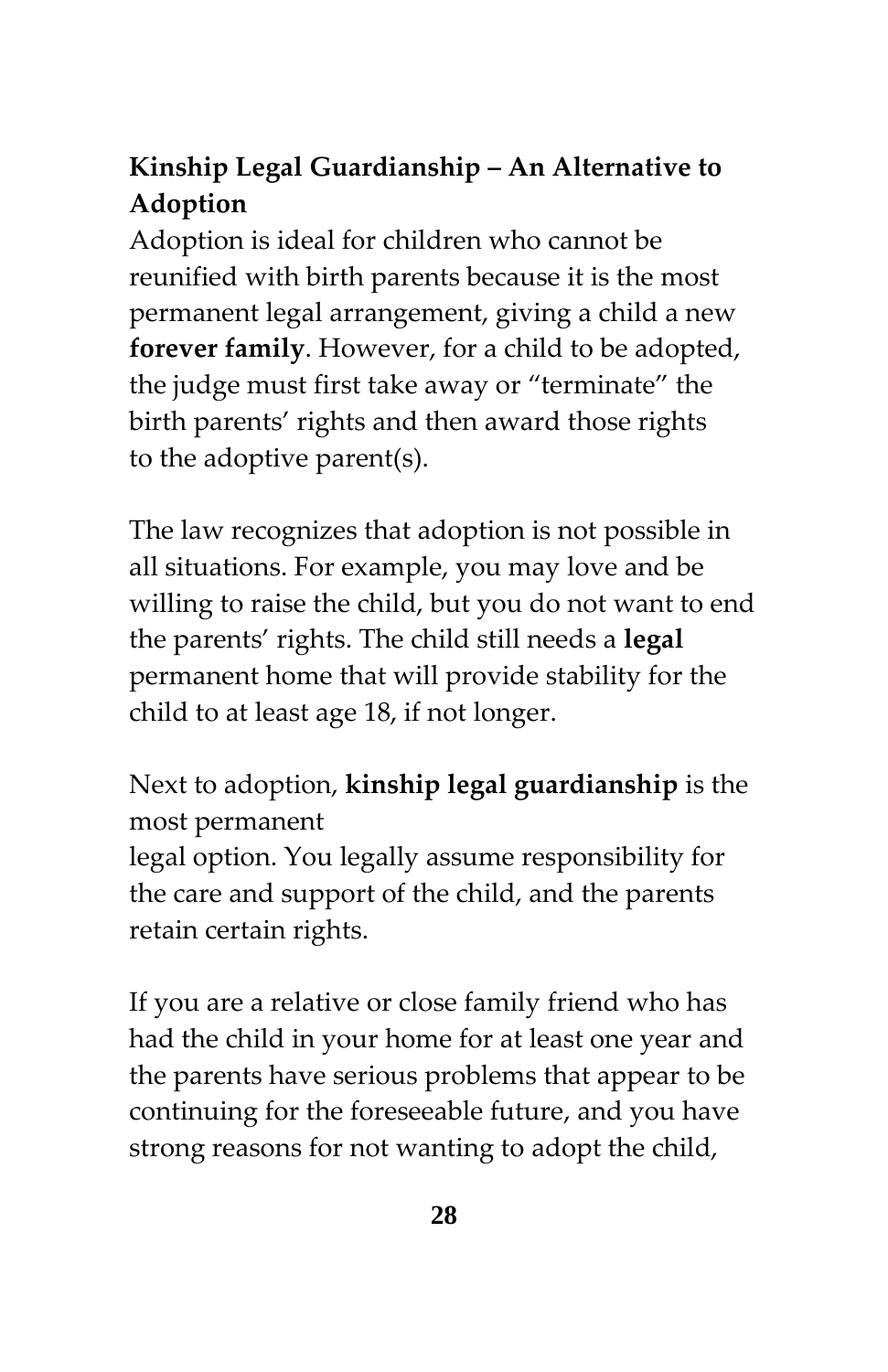you may ask to become the child's **kinship legal guardian (KLG)**.

As a kinship legal guardian, you will have almost all the same rights and responsibilities as a parent and commit to take care of the child until age 18. You will have the authority to consent to the child's routine or emergency medical treatment, school needs and any other activity requiring parental consent. A KLG cannot consent to the child's adoption or to a name change.

The child can still see and/or talk to his/her birth parents. Since the parents' rights are not terminated, the parent(s) often have a right to visitation through the final court order. Once the KLG order is finalized, DCP&P will no longer provide services or assist in arranging for visits between the child and the parents. You will have to make those arrangements on your own.

The parent(s) may also seek to modify or vacate the **Final Judgment of Kinship Legal Guardianship** at a later date, although it is not easy for a parent to prove to a judge that custody should be returned to the parent.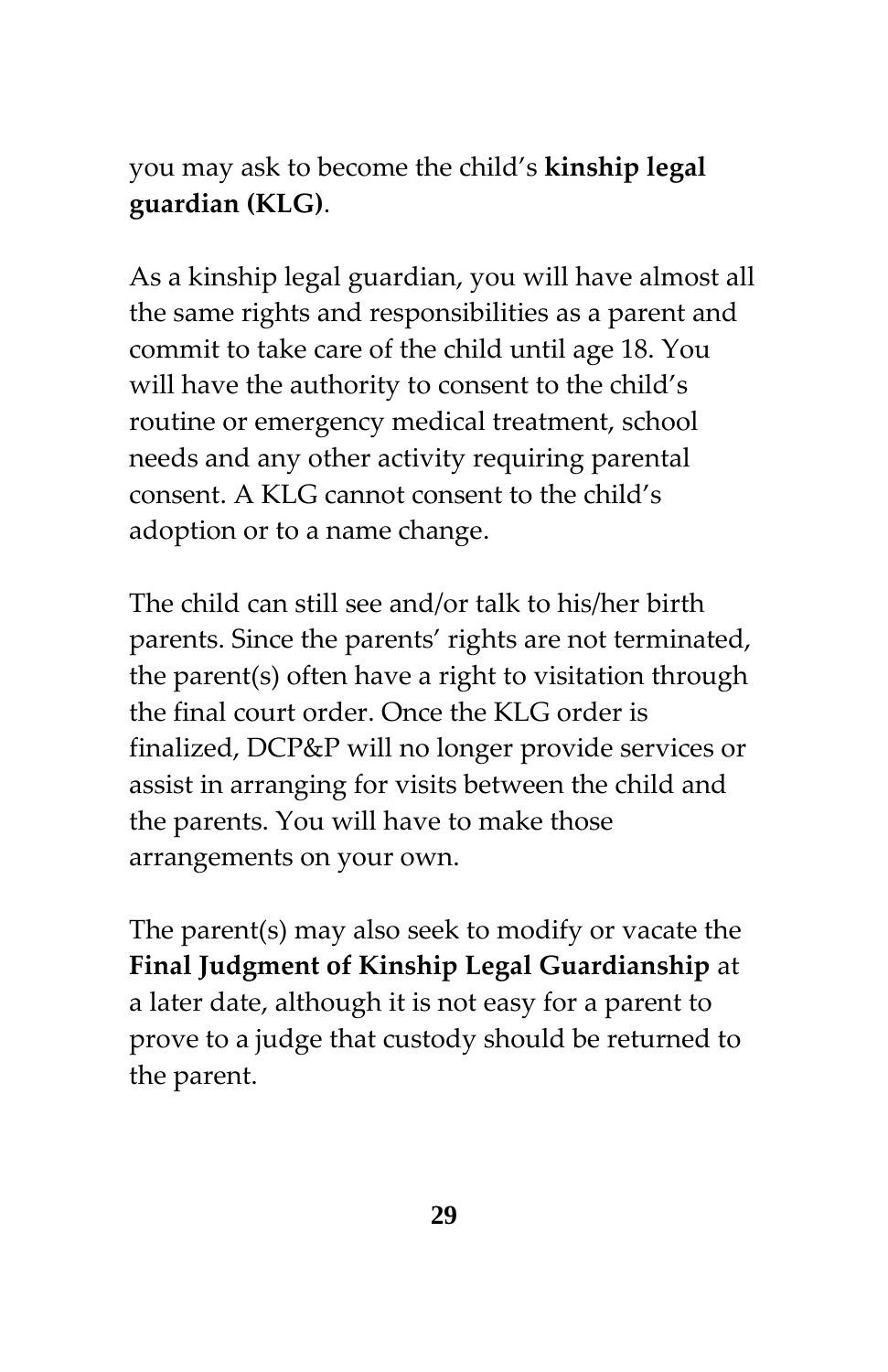You will continue to receive a monthly KLG subsidy payment from DCP&P and Medicaid for the child until he/she turns 18 or completes high school. DCP&P currently continues KLG subsidy payments if you move to another state. However you have to meet the Medicaid eligibility requirements in that state.

Eligibility for assistance for college will be determined on case-by-case basis. You should ask your DCP&P case manager for details or check out other related materials at [www.kidlaw.org.](http://www.kidlaw.org/)

In addition to the monthly KLG subsidy payments, **relative** KLGs may also qualify for help from the **Kinship Navigator Program**, **once the DCP&P case is closed and based upon your income. You must be a relative.** The program provides assistance with child care expenses and wrap-around services (short-term or one-time expenses related to the child such as tutoring, furniture). The Kinship Navigator Program telephone number is **2-1-1**.

For more information regarding kinship legal guardianship, contact ACNJ for a copy of *Kinship Legal Guardianship: A permanency option in DCP&P cases*. The publication can be found online at [www.kidlaw.org.](http://www.kidlaw.org/)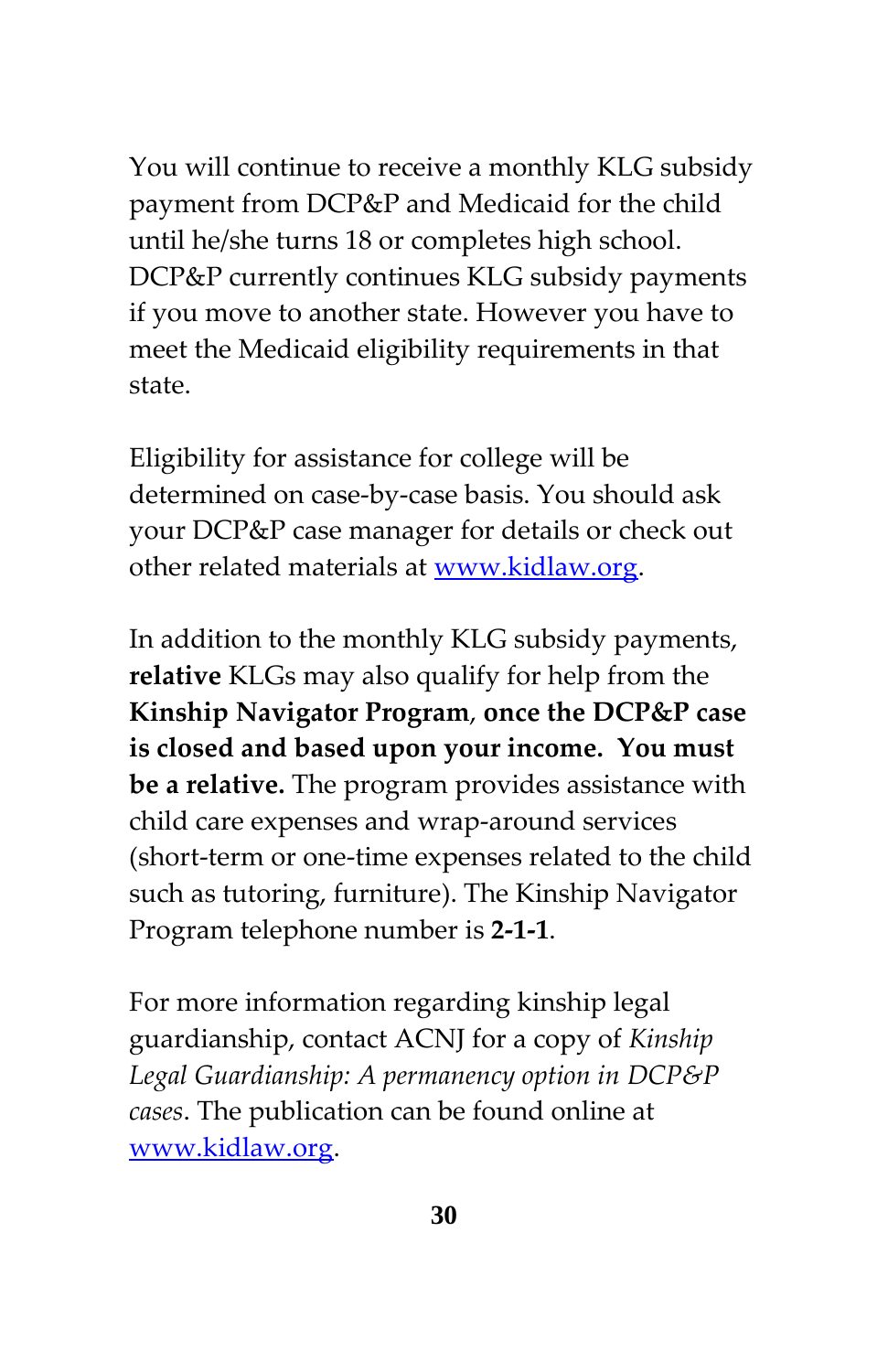# **Addressing the Child's Needs Medical Needs**

Prior to the child entering foster care, DCP&P will arrange for the child to be examined by a physician. This doctor will report to DCP&P on the child's medical condition and needs. DCP&P should also obtain the child's previous medical records. DCP&P is required by law to share healthcare information about the foster child with you.

Within 30 days of entering foster care, a child should have a comprehensive health exam. This will include a complete physical examination, a developmental assessment and a mental health screen.

If possible, you should attend the evaluation. Your knowledge about the child will be helpful to the doctors. Ask your case manager about scheduling the evaluation if one has not been scheduled. You will receive the results so that you can work with the DCP&P case manager to obtain services to address any difficulties identified.

DCP&P is responsible for ensuring that the foster child in your home receives appropriate medical and dental care. You can ask for counseling and other health related services for the child in your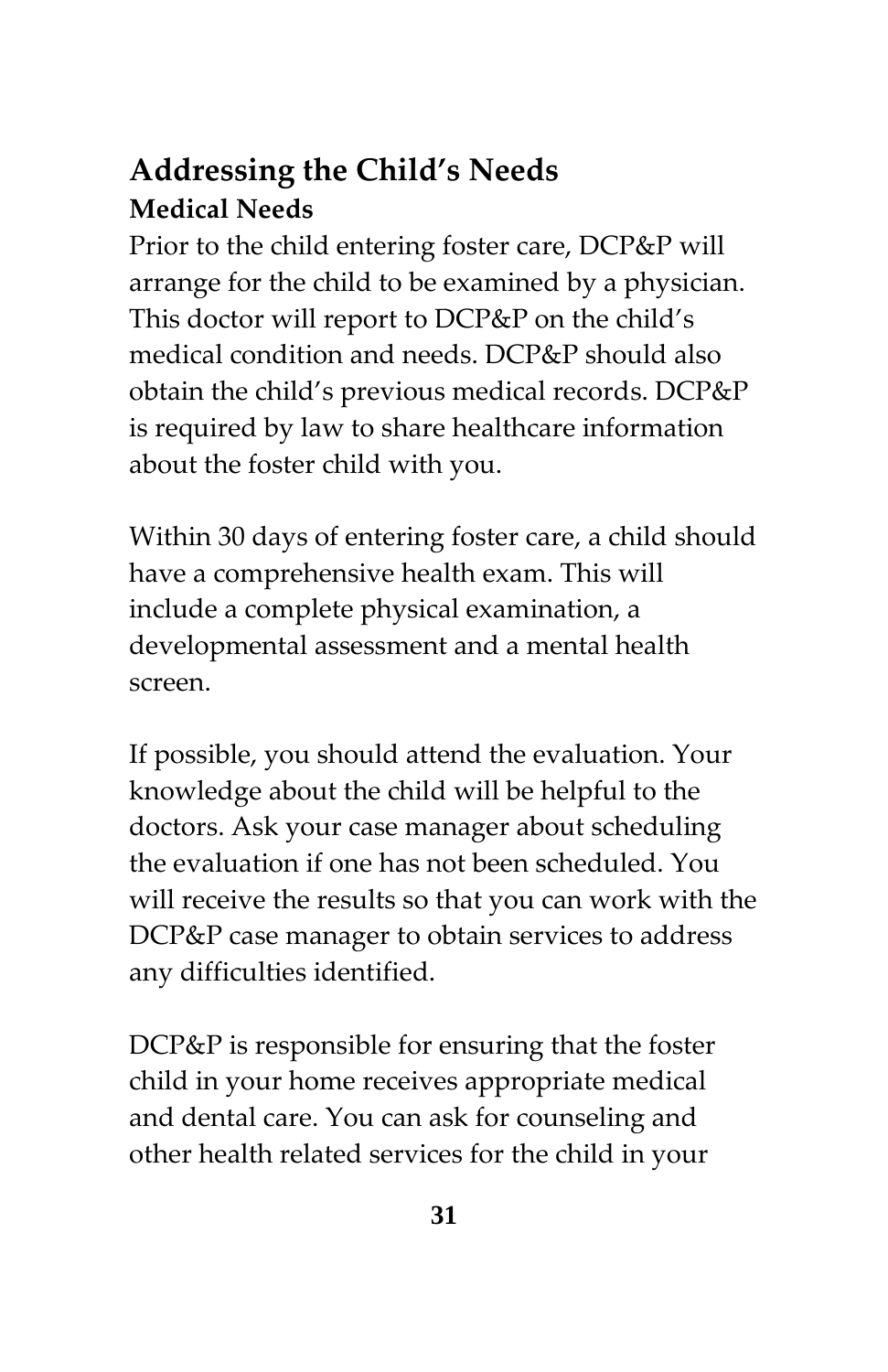home. You should help by taking the child to necessary medical and dental appointments. Generally, the health insurance is Medicaid and the child will be enrolled in an HMO. Ask your DCP&P case manager for details.

#### **Mental Health Services**

If you think your foster child needs mental health services, you need to contact your DCP&P case manager and/or your child's law guardian to discuss what services are needed. Mental health services may require pre-approval by Medicaid or the HMO. The judge can order that services be provided.

The Division of Child Behavioral Health Services (DCBHS), also located within the DCF, may be providing behavioral health services for your foster child jointly with DCP&P. **Mobile Response and Stabilization Services (MRSS)** can be accessed through DCBHS. MRSS provides short-term, intensive, preventive services that include behavioral and rehabilitative interventions designed to diffuse an immediate crisis and keep the child at home, rather than having to be hospitalized. To access MRSS, call 1-877-652-7624.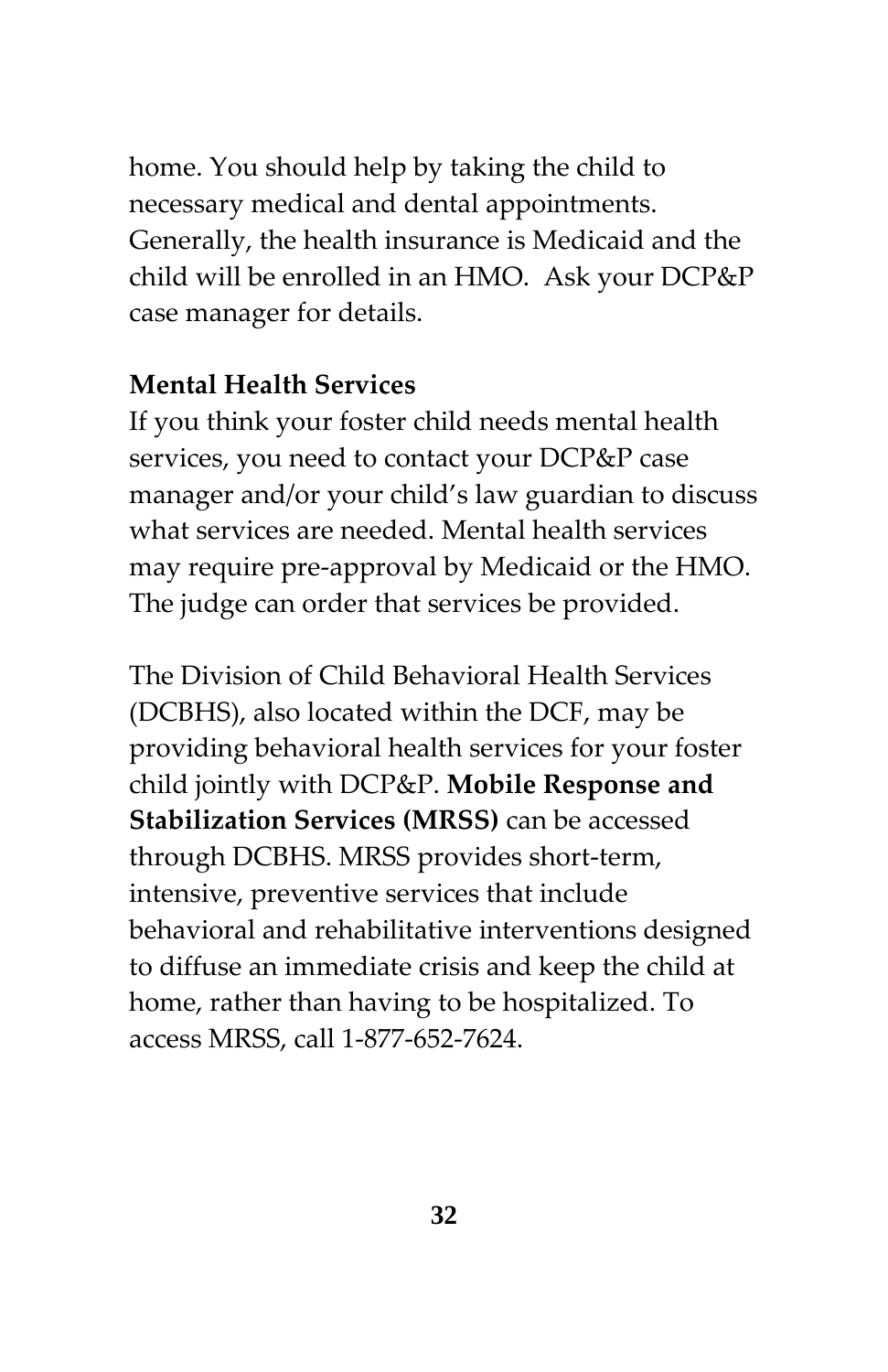# **Emergency Medical Care**

If your foster child needs emergency medical care, you must contact the case manager or call the DCP&P 24-hour hotline (1-800-792-8610) on weekends, holidays and after regular working hours. You may consent to emergency care only when immediate consent is necessary to protect the child's well-being and when DCP&P cannot be contacted within the time required. In such situations, you must notify DCP&P as soon as possible about the treatment.

# **Other services**

If your foster child is identified as having additional service needs, DCP&P should arrange appropriate community resources to provide the service to the child in a timely fashion. If there is a delay because the needed service is not available or limited in your community, DCP&P should encourage and promote the development of needed services.

A youth who is in foster care at least one day past his/her 18th birthday is eligible to continue receiving Medicaid until age 21. To find out about a specific child's eligibility, call 1-877-235-4766.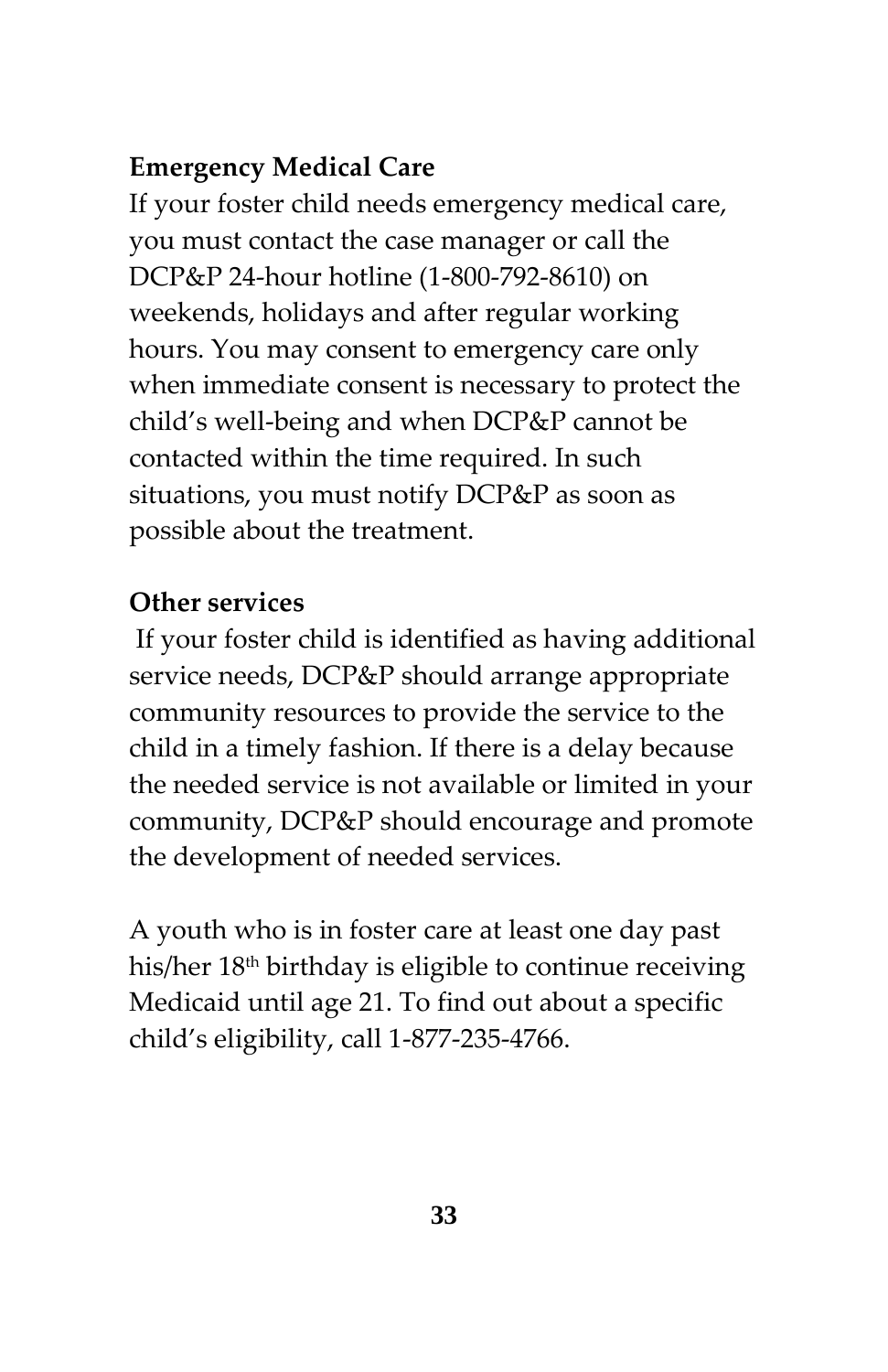# **Educational Needs**

You are responsible for **registering your foster child in school**. The Foster Parent Identification letter will provide the school with the proof of residency required for enrollment. You need to bring the child's immunization records and medical records, which should be provided by DCP&P at the time the child was placed in your home.

The Foster Parent Identification letter gives you, as the resource parent, the right to give consent for the child to participate in elective classes, school activities, sports and to sign report cards and permission slips.

**Enrolling your foster child in a private school** can only be accomplished if the child's parents agree to the private school placement, the school satisfies the New Jersey Department of Education requirements, the school is consistent with the religion of the child if it is a religious school and there is no cost to DCP&P.

**You cannot home school your foster child.**

**Addressing a developmental delay or learning disability of an infant/toddler (birth to age 3)** Developmentally delayed and disabled children are entitled to **Early Intervention Services (EIS)** from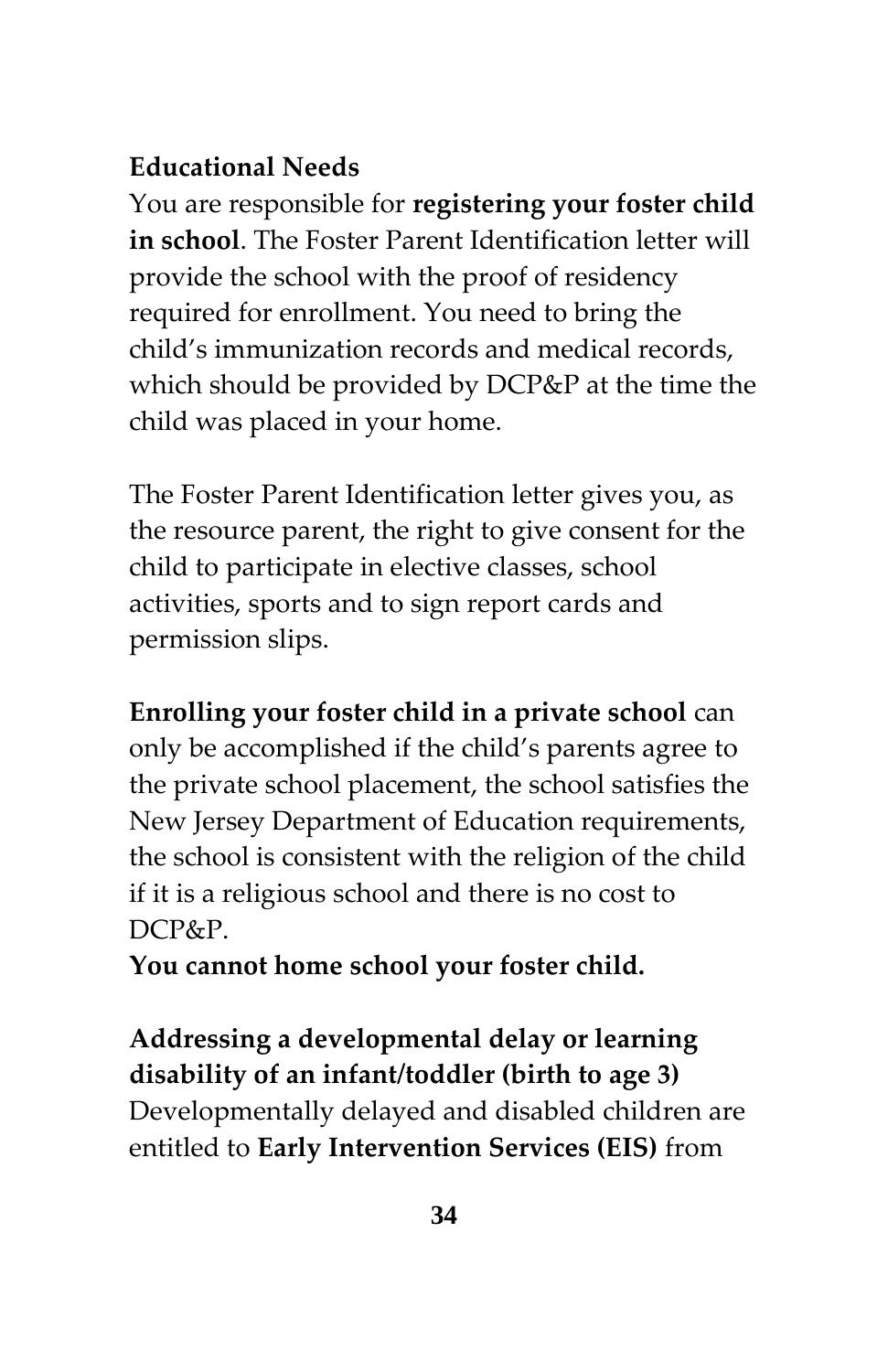birth to age 3. Anyone can report a potential candidate for EIS to the County Office of Special Child Health, which is part of the Department of Health and Senior Services (DHSS). All children, ages 0 to 3, for whom there has been a substantiated abuse and/or neglect allegation must be referred for an EIS evaluation.

A free evaluation will be scheduled to determine if and what services can assist the child and your family. A specific plan, called an Individualized Family Service Plan (IFSP) will be developed with the family. Services are usually provided in the child's home. They can also be provided in a community setting. For the telephone numbers of the county Offices of Special Services, visit [www.kidlaw.org.](http://www.kidlaw.org/)

# **Addressing your foster child special education needs**

Your foster child may already be receiving special education services or may need additional educational services. Federal and state law dictate that children between the ages of 3 and 21 who have identified learning disabilities must be provided with a **free, appropriate, public education (FAPE)** in the **least restrictive environment (LRE)**. This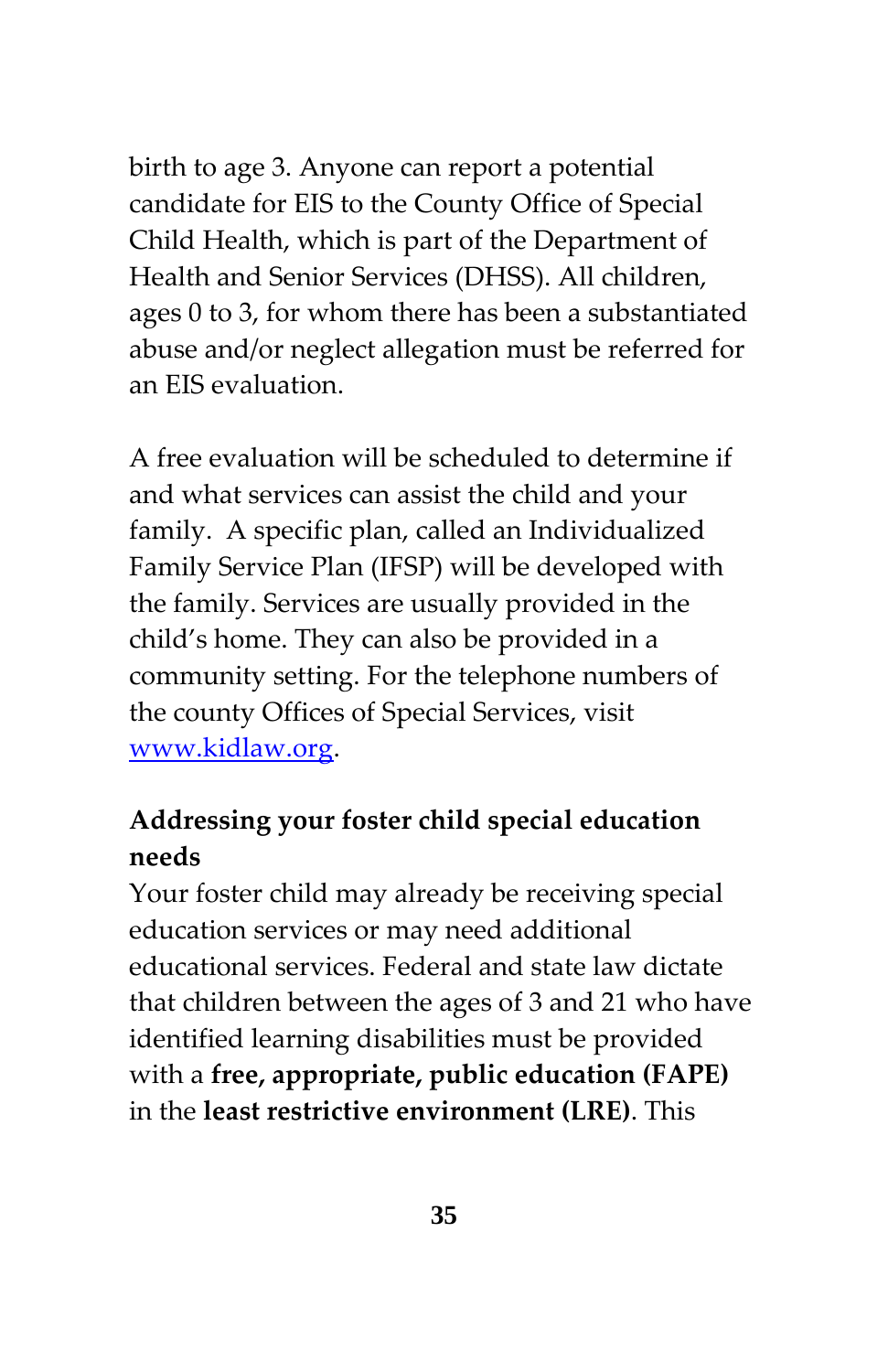means that the student's education must be individualized to meet his/her unique needs. If the child has already been classified eligible for special education, the previous school district would have drawn up an **Individualized Education Plan (IEP)**. The new district must **immediately** review the evaluation information and the IEP and conduct a meeting with the parent present.

If both parties agree, the IEP will be implemented as written. If either party disagrees, the IEP must be implemented as written pending resolution of the dispute. If the current IEP is unavailable, the new district must place the student based on the information available and complete the evaluation/IEP process **without delay.**

# **The role of the legal parent, foster/resource parent in educational decision-making.**

If you suspect your foster child has a learning disability that has not been formally assessed, you should write the school district's director of special education and request a formal evaluation. This process, including the identification of a special education need, evaluation, classification and program implementation, is fully explained in a booklet entitled *A Basic Guide to Special Education*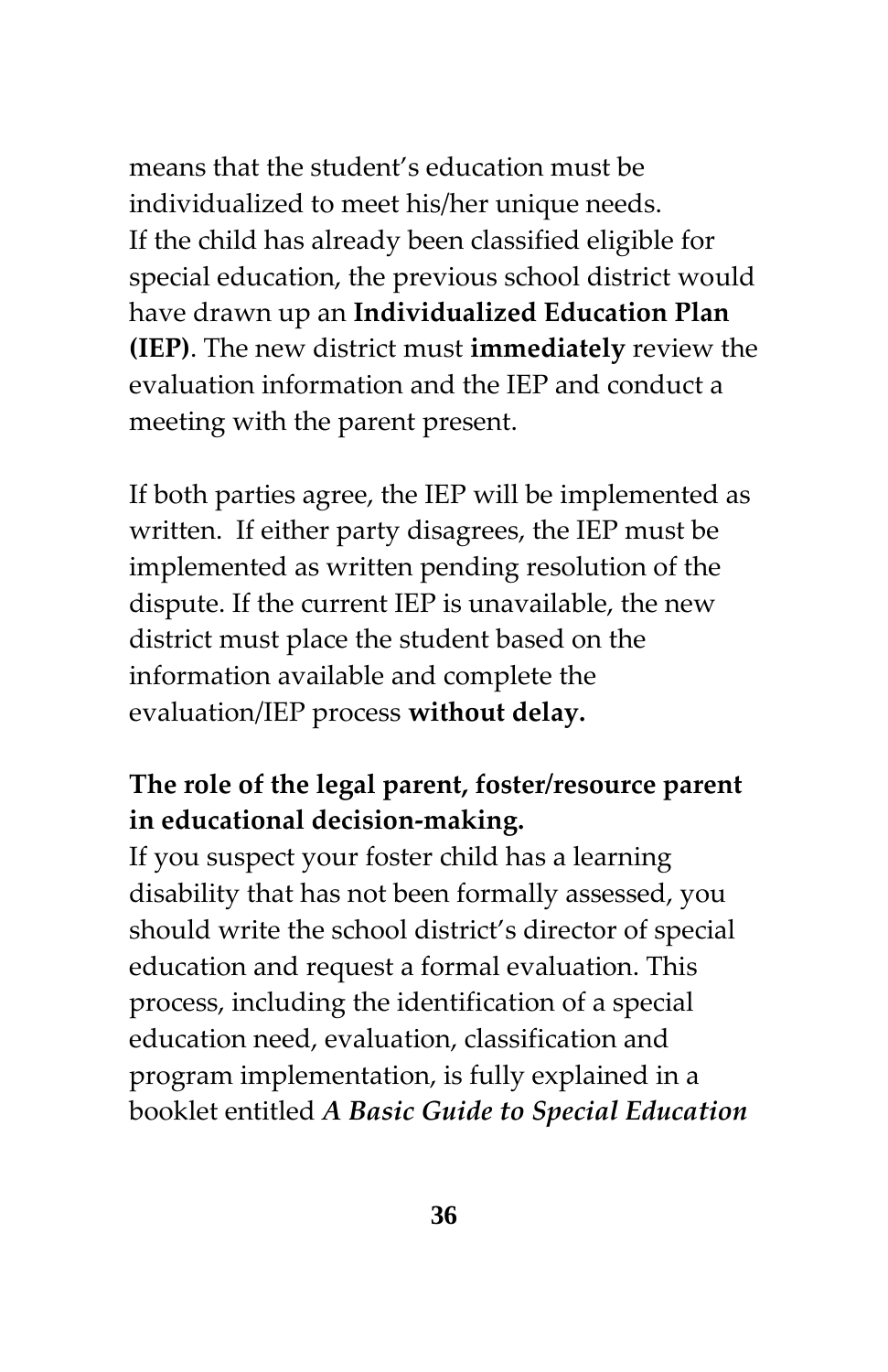available in print from ACNJ or on the [www.kidlaw.org](http://www.kidlaw.org/) website.

New Jersey regulations require written parental consent for evaluation and initial placement of a child in special education programs. The law permits a foster/resource parent to provide consent for education-related decisions in certain situations. Therefore, if you suspect or know your foster child has a learning disability, consult the district, your DCP&P case manager, and/or the child's law guardian to determine if you have legal authority to consent to the evaluation and classification of your foster child. You can also contact ACNJ for assistance.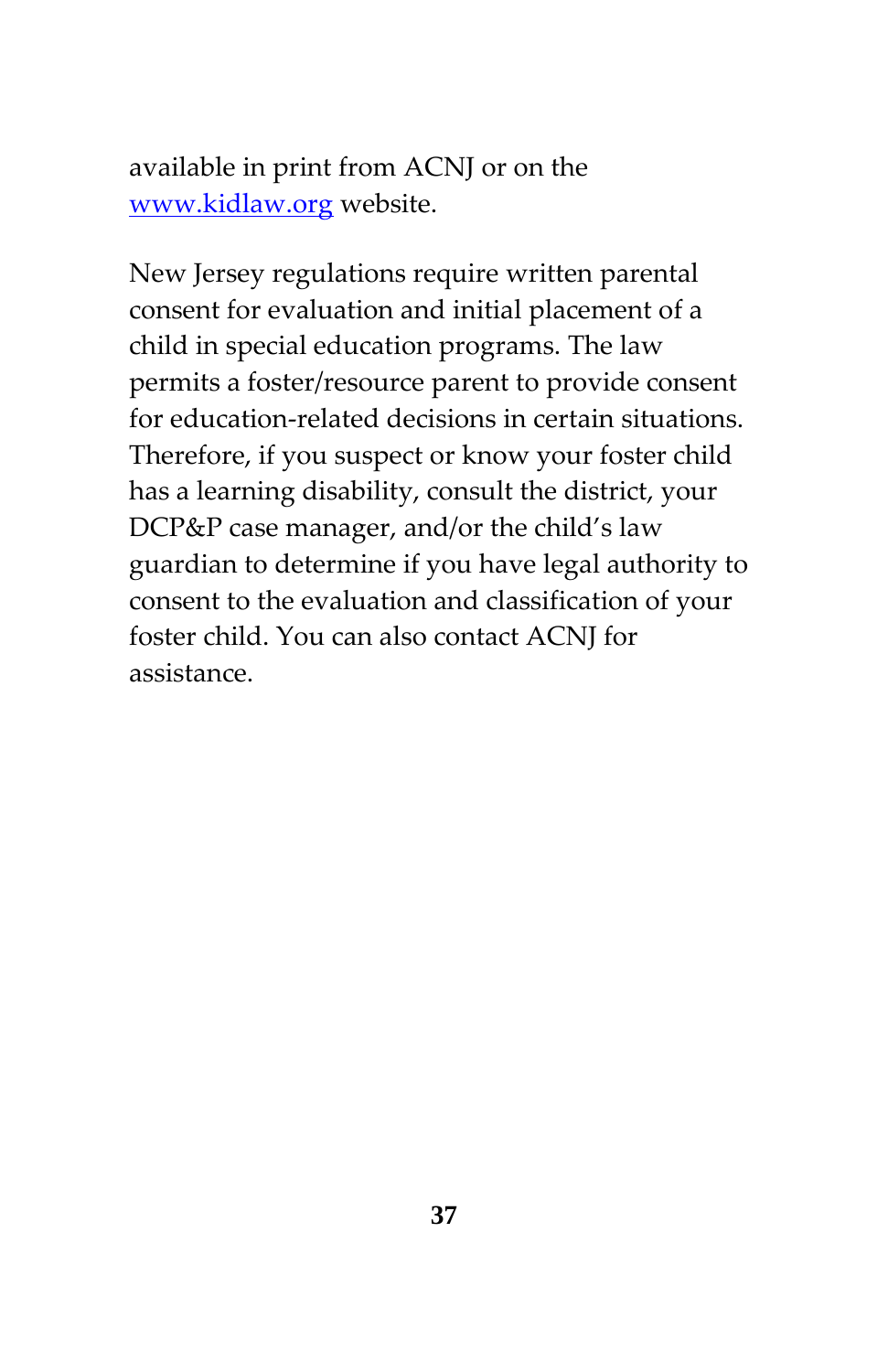# **Who Can You Turn To For Help? The Division**

DCP&P' mission is twofold. First, it is to ensure the safety, permanency and well-being of children, and, second, to support families. There are several people at the local DCP&P office that will be involved in your foster child's case and are there to assist you in helping the child. They include:

The child's **case manager***,* sometimes called the **case worker***,* is responsible for making sure that your foster child is doing well and has everything that he/she needs. The case manager is your first contact at DCP&P. When you need assistance or to need inform DCP&P of something, you should contact the case manager.

Each resource family will now be assigned a **resource family support worker (RFSW)** who will guide your family through the home study and licensing process. Once a child is placed in your home, the RFSW will facilitate the referral and provision of supportive services and identify ongoing needs of your family.

If you are unable to reach your case manager directly, you should leave a message and allow one or two days for a return phone call, unless it is an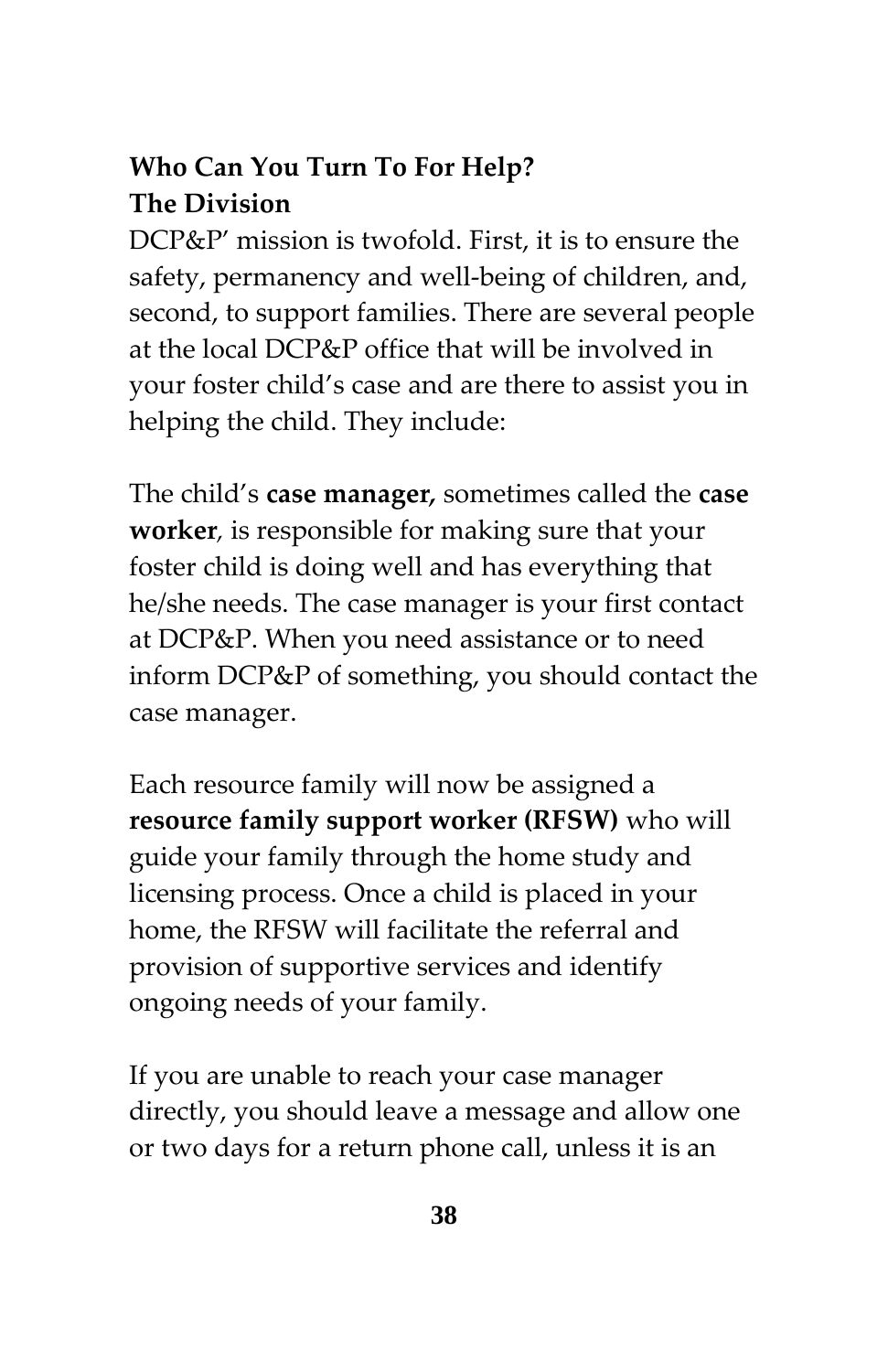emergency. You can also fax a note. If still unsuccessful, contact the case manager's **supervisor**. If you have an emergency and cannot reach the case manager, you should ask to speak with the supervisor.

The **casework supervisor** gives support and assistance to case managers and supervisors. If you have an emergency and you cannot reach either the case manager or the immediate supervisor, ask to speak with the casework supervisor for your child's case. If you have tried unsuccessfully to contact both the case worker and the immediate supervisor about non-emergent issues for a few days, advise the casework supervisor.

Each DCP&P office has a **manager** who is responsible for the overall operations of the office. They also have the authority to give approval for special requests. Contact information of the DCP&P offices, can be found at [www.state.nj.us/dcf/contact.](http://www.state.nj.us/dcf/contact)

DCF has an **Office of Advocacy** that is a Helpline you can call if you have concerns about DCP&P' handling of a situation involving your foster child. Before calling the Helpline, try to resolve the problem by talking with the case worker and his or her supervisors. The number is 1-877-543-7864.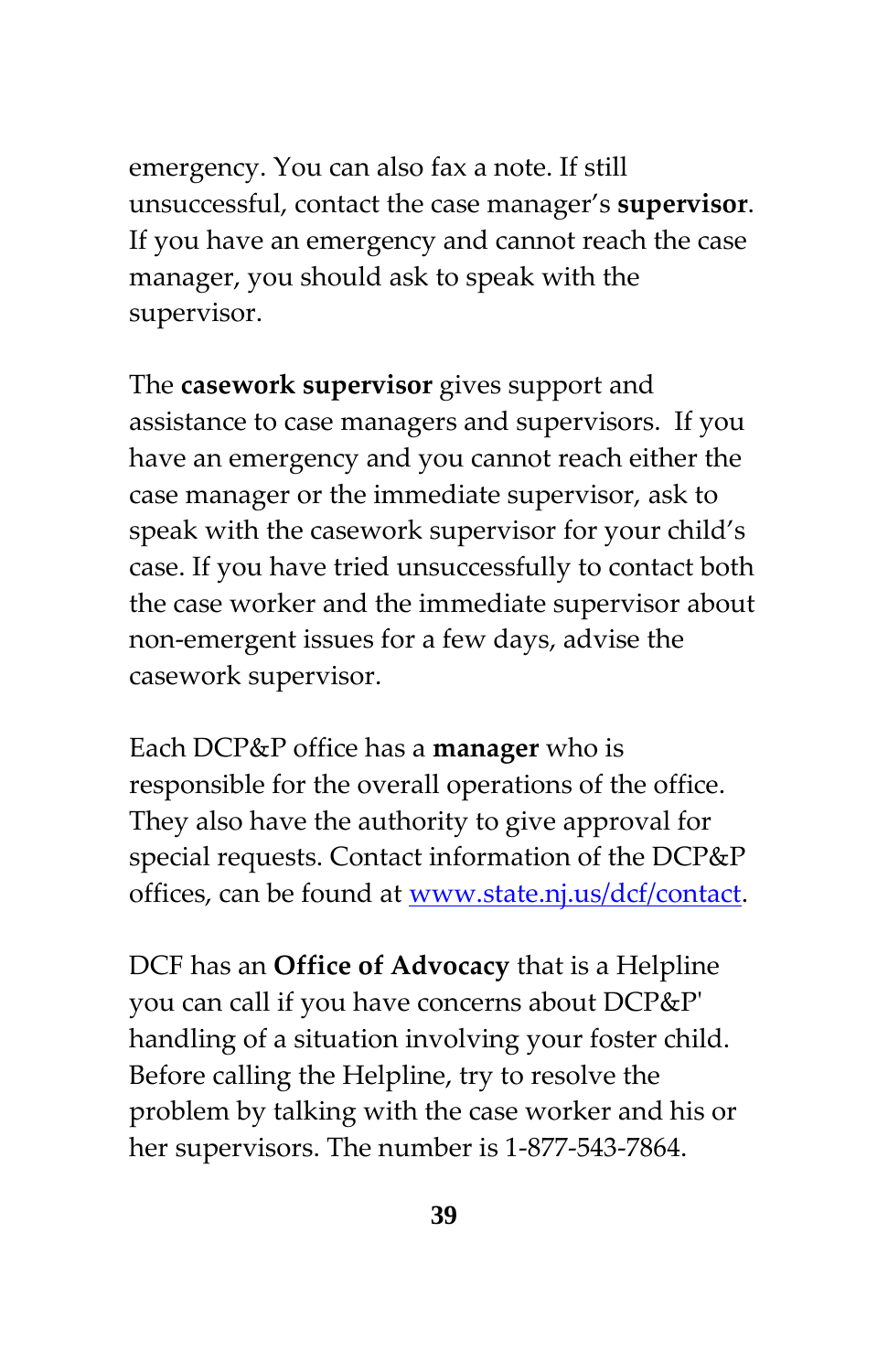# **Court Appointed Special Advocate (CASA)**

The **CASA** volunteer serves as an advocate for a child in foster care. Any party in the case can request that a CASA be assigned to a case, but the judge must appoint the CASA. The CASA helps ensure that the child's needs are being met and that the child finds a permanent home. Not every child has a CASA.

If the child in your home is assigned a CASA volunteer, the CASA should visit with you and your foster child and can report any problems or concerns to the judge. Contact information for current programs is on CASA of New Jersey's website at [www.casaofnj.org.](http://www.casaofnj.org/)

**Foster and Adoptive Family Services (FAFS)** is an organization that answers questions, offers support and training, and refers foster and adoptive parents to appropriate agencies. FAFS offers vocational and higher educational opportunities to foster and adoptive children and sponsors events for foster and adoptive families. Ph: 1-800-222-0047; www.fafsonline.org

**ACNJ's website, www.kidlaw.org** has numerous publications that provide information regarding the legal rights of New Jersey's children, and contact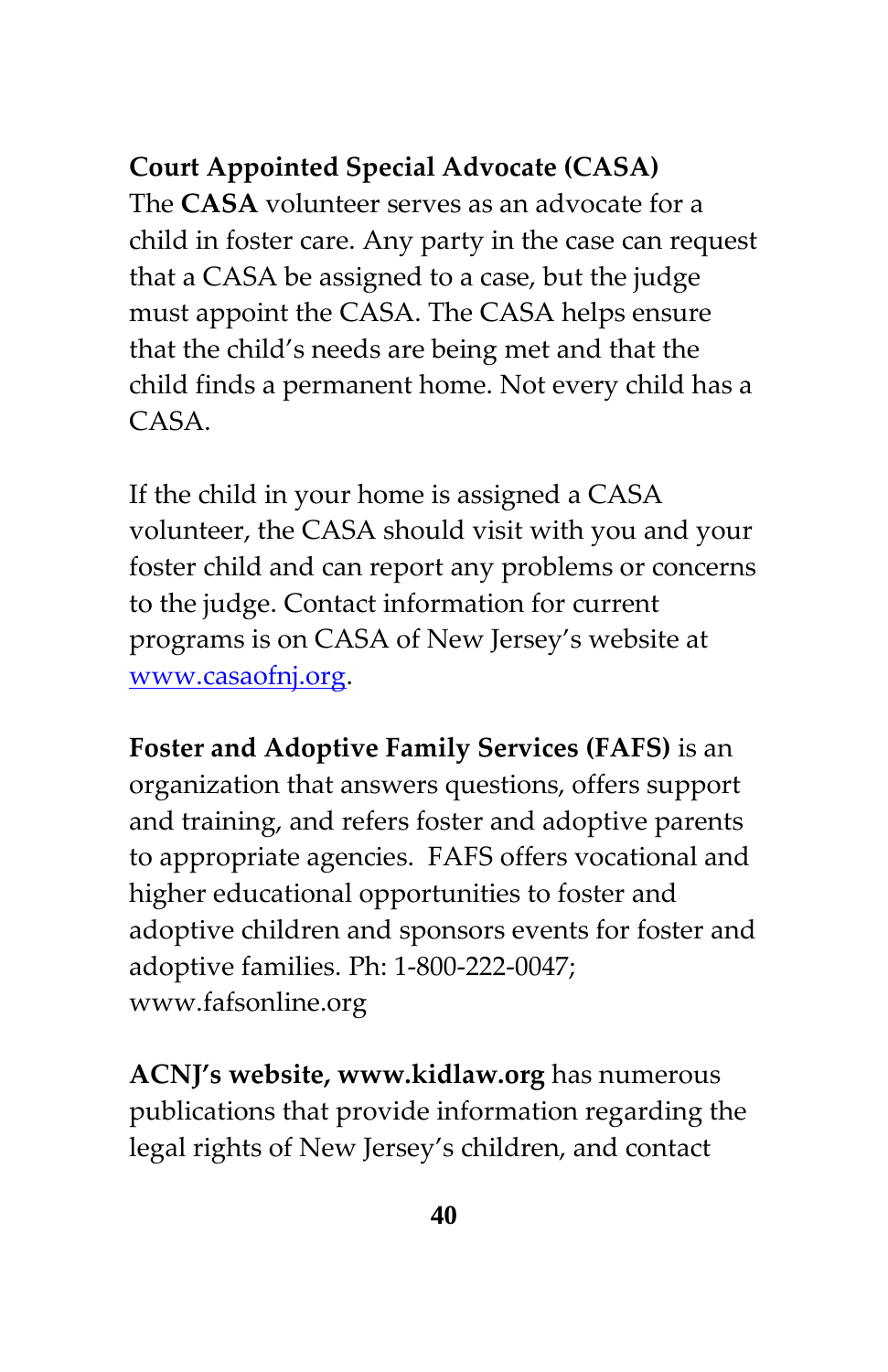information for CASA programs, CPR Boards and Law Guardian Program offices.

For more information on the **DCP&P Adoption Registry** contact: New Jersey Department of Human Services DCP&P, Adoption Registry Coordinator P.O. Box 717, Trenton, NJ 08625-0717 PH: 609-888-7474; FAX 609-984-5449 [dcfadoptionregistry@dcf.state.nj.us](mailto:dcfadoptionregistry@dcf.state.nj.us) *<http://www.nj.gov/njfosteradopt/adoption/registry/>*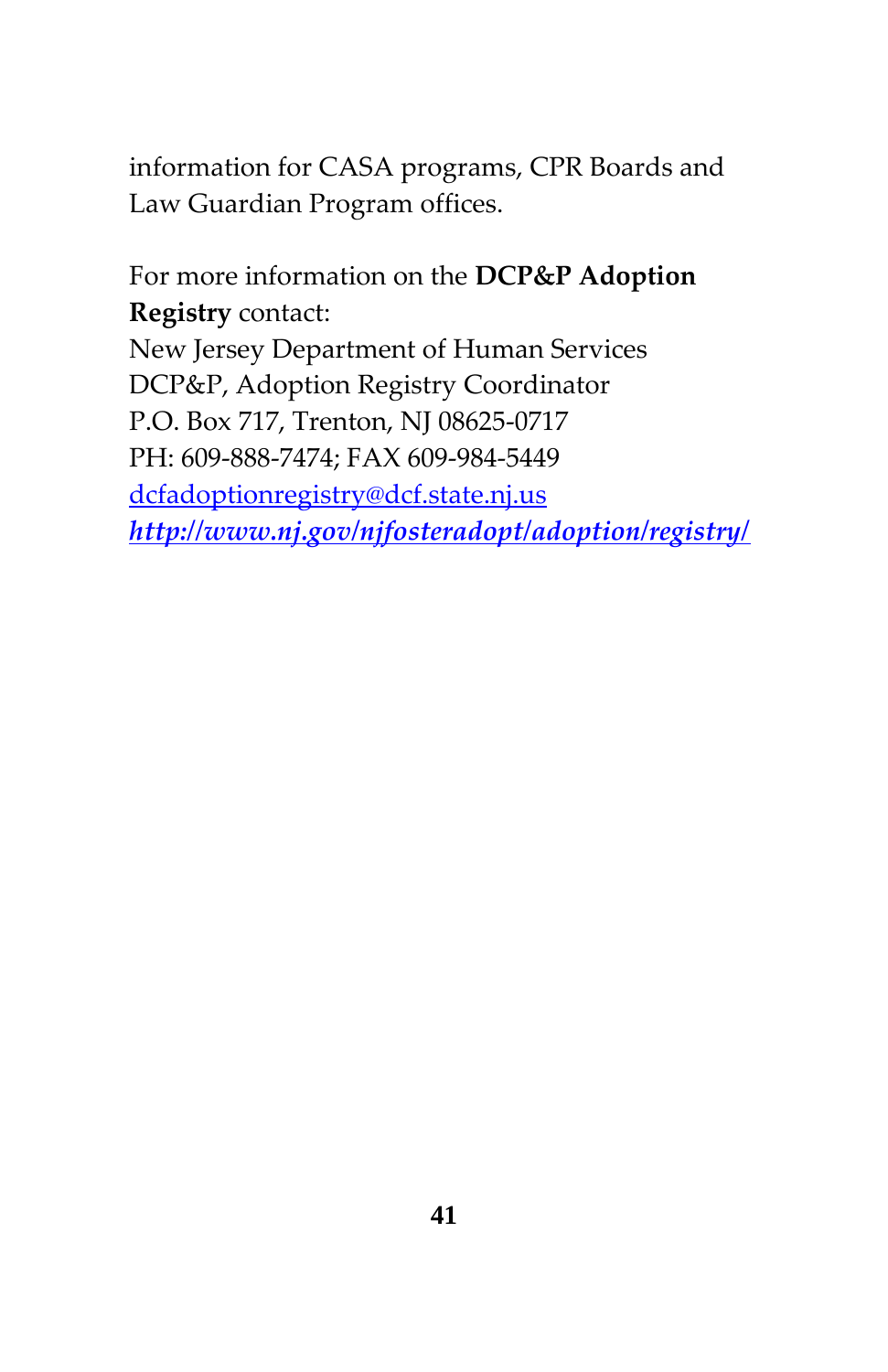# **RESOURCES**

**Law Guardian Program Offices:**

[http://www.state.nj.us/defender/div\\_lawguardian.shtml](http://www.state.nj.us/defender/div_lawguardian.shtml)

# **Help for Children with Education Problems Advocates for Children of New Jersey (ACNJ)**

35 Halsey Street Newark, NJ 07102 973-643-3876

#### [www.acnj.org](http://www.acnj.org/)

ACNJ handles case advocacy calls related to special education, residency and discipline, will attend school meetings and mediation with parent or caregiver. Spanish-speaking attorney on staff.

#### **Education Law Center (ELC)**

60 Park Place, Suite 300 Newark, NJ 07102 973-624-1815; 973-624-4618 TTY [www.edlawcenter.org](http://www.edlawcenter.org/)

ELC's Student Rights Project provides free legal representation in cases involving special education, school discipline and residency.

#### **Legal Services of New Jersey (LSNJ)**

Statewide Legal Hotline 1-888-LSNJ-LAW (1-888-576-5529) [www.lsnj.org:](http://www.lsnj.org/) LSNJ has staff attorneys at some of the local legal services offices who handle education related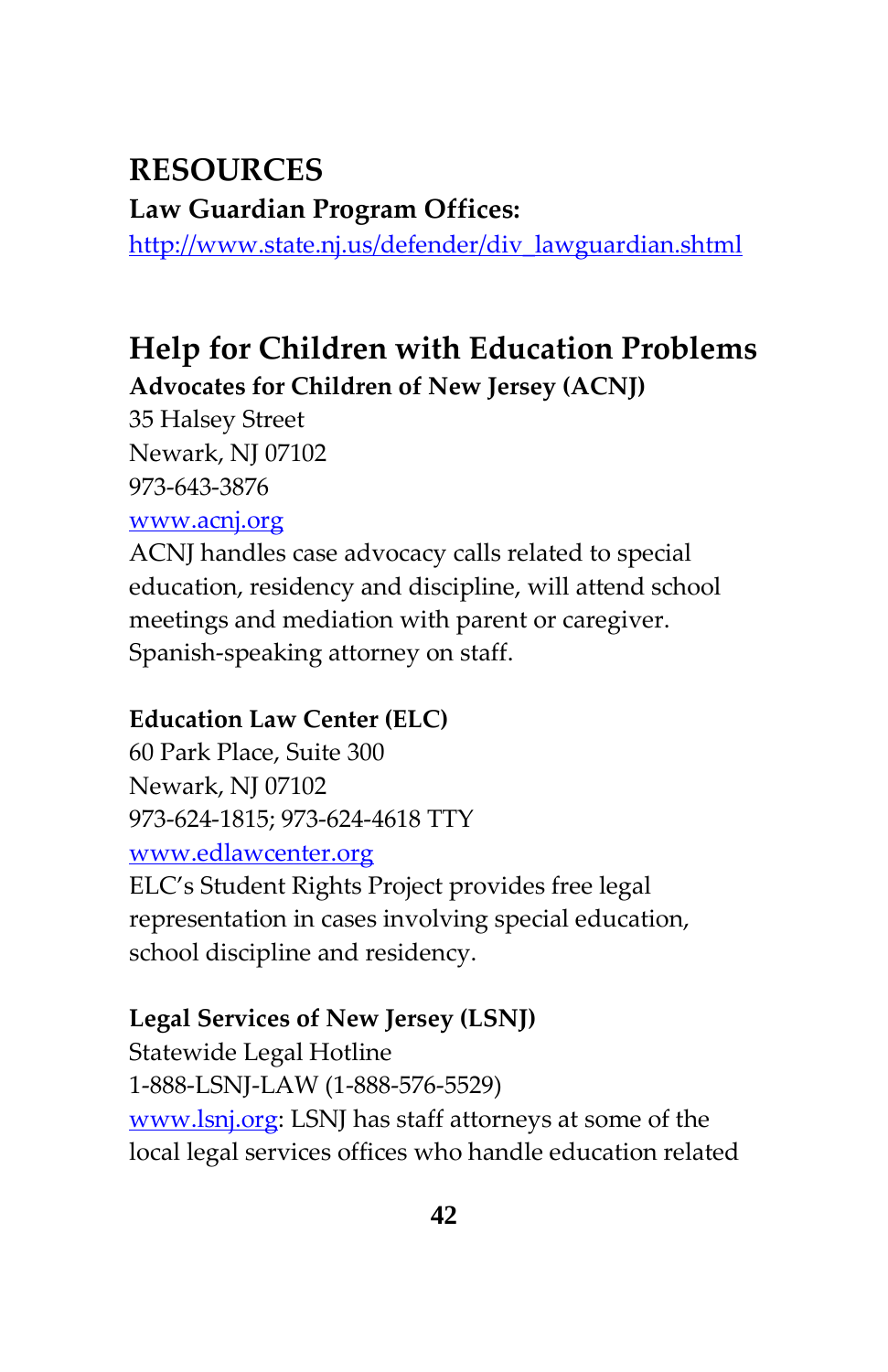matters. Callers must meet income eligibility requirements to obtain assistance. Interpreters are available to handle multiple languages.

#### **Disability Rights NJ**

210 South Broad Street, 3rd Floor Trenton, New Jersey 08608 609-292-9742 or 800-922-7233 (in NJ ONLY) 609-633-7106 TTY - [www.drnj.org](http://www.drnj.org/) NJP&A is New Jersey's designated protection and advocacy system for people with disabilities. NJP&A provides representation and publications.

#### **Statewide Parent Advocacy Network (SPAN)**

35 Halsey Street Newark, NJ 07102 973-642-8100 or 1-800-654-SPAN

#### [www.spannj.org](http://www.spannj.org/)

SPAN provides support, information, training, and advocacy regarding the healthy development and educational rights of children to families, professionals, and advocates.

#### **Special Education Clinic**

Rutgers School of Law – Newark 123 Washington Street Newark, NJ 07102 973-353-5576 Law students supervised by attorneys provide information, assistance, and legal representation in early intervention and special education matters.